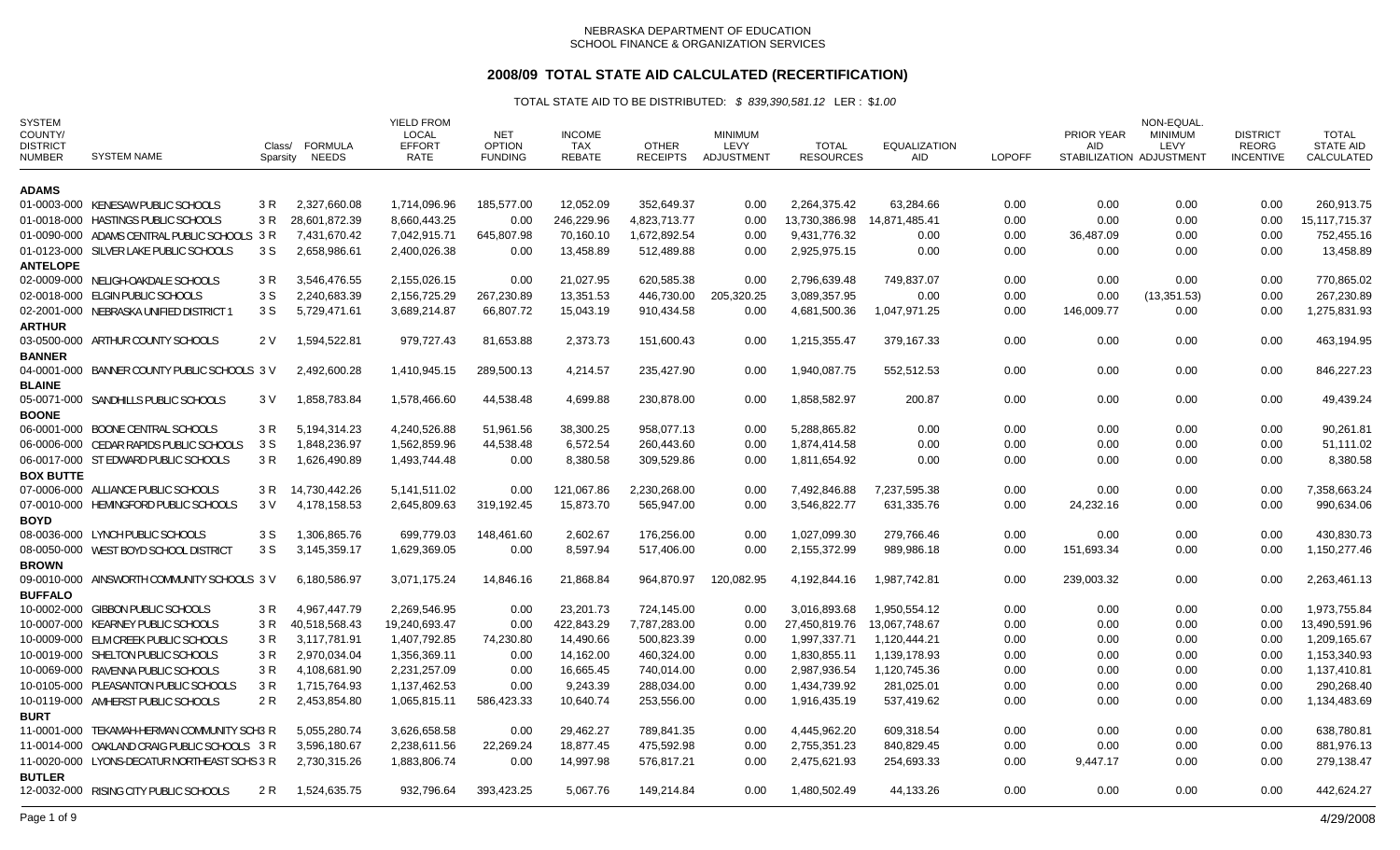## **2008/09 TOTAL STATE AID CALCULATED (RECERTIFICATION)**

| <b>SYSTEM</b><br>COUNTY/<br><b>DISTRICT</b><br><b>NUMBER</b> | <b>SYSTEM NAME</b>                                                                    | Class/<br>Sparsity | <b>FORMULA</b><br><b>NEEDS</b> | <b>YIELD FROM</b><br><b>LOCAL</b><br><b>EFFORT</b><br>RATE | <b>NET</b><br><b>OPTION</b><br><b>FUNDING</b> | <b>INCOME</b><br><b>TAX</b><br><b>REBATE</b> | <b>OTHER</b><br><b>RECEIPTS</b> | <b>MINIMUM</b><br>LEVY<br>ADJUSTMENT | <b>TOTAL</b><br><b>RESOURCES</b> | <b>EQUALIZATION</b><br>AID | <b>LOPOFF</b> | <b>PRIOR YEAR</b><br><b>AID</b> | NON-EQUAL<br><b>MINIMUM</b><br>LEVY<br>STABILIZATION ADJUSTMENT | <b>DISTRICT</b><br><b>REORG</b><br><b>INCENTIVE</b> | <b>TOTAL</b><br><b>STATE AID</b><br>CALCULATED |
|--------------------------------------------------------------|---------------------------------------------------------------------------------------|--------------------|--------------------------------|------------------------------------------------------------|-----------------------------------------------|----------------------------------------------|---------------------------------|--------------------------------------|----------------------------------|----------------------------|---------------|---------------------------------|-----------------------------------------------------------------|-----------------------------------------------------|------------------------------------------------|
| <b>BUTLER</b>                                                |                                                                                       |                    |                                |                                                            |                                               |                                              |                                 |                                      |                                  |                            |               |                                 |                                                                 |                                                     |                                                |
|                                                              | 12-0056-000 DAVID CITY PUBLIC SCHOOLS                                                 | 3 R                | 6,011,834.61                   | 5,169,412.30                                               | 81,653.88                                     | 46,233.29                                    | 1,133,294.69                    | 94,083.30                            | 6,524,677.47                     | 0.00                       | 0.00          | 0.00                            | (46, 233.29)                                                    | 0.00                                                | 81,653.88                                      |
|                                                              | 12-0502-000 EAST BUTLER PUBLIC SCHOOLS                                                | 3 R                | 2,886,694.65                   | 2,658,149.64                                               | 29,692.32                                     | 15,929.47                                    | 452,600.33                      | 43,062.02                            | 3,199,433.78                     | 0.00                       | 0.00          | 0.00                            | (15,929.47)                                                     | 0.00                                                | 29,692.32                                      |
| <b>CASS</b>                                                  |                                                                                       |                    |                                |                                                            |                                               |                                              |                                 |                                      |                                  |                            |               |                                 |                                                                 |                                                     |                                                |
|                                                              | 13-0001-000 PLATTSMOUTH COMMUNITY SCHOOL3 R                                           |                    | 14,393,531.25                  | 5,336,522.42                                               | 378,577.09                                    | 115,244.28                                   | 2,731,182.00                    | 0.00                                 | 8,561,525.78                     | 5,832,005.47               | 0.00          | 0.00                            | 0.00                                                            | 0.00                                                | 6,325,826.83                                   |
|                                                              | 13-0022-000 WEEPING WATER PUBLIC SCHOOLS 3 R                                          |                    | 3,797,599.95                   | 1,861,308.29                                               | 0.00                                          | 19,379.92                                    | 921,974.00                      | 0.00                                 | 2,802,662.21                     | 994,937.74                 | 0.00          | 0.00                            | 0.00                                                            | 0.00                                                | 1,014,317.66                                   |
|                                                              | 13-0032-000 LOUISVILLE PUBLIC SCHOOLS                                                 | 3 R                | 4,252,067.10                   | 3,345,888.52                                               | 289,500.13                                    | 41,955.69                                    | 667,412.40                      | 0.00                                 | 4,344,756.74                     | 0.00                       | 0.00          | 0.00                            | 0.00                                                            | 0.00                                                | 331,455.82                                     |
|                                                              | 13-0056-000 CONESTOGA PUBLIC SCHOOLS                                                  | 3 R                | 5,289,503.52                   | 4,421,649.93                                               | 0.00                                          | 46,268.73                                    | 2,111,364.00                    | 0.00                                 | 6,579,282.66                     | 0.00                       | 0.00          | 0.00                            | 0.00                                                            | 0.00                                                | 46,268.73                                      |
|                                                              | 13-0097-000 ELMWOOD-MURDOCK PUBLIC SCHOC3 R                                           |                    | 3,869,307.87                   | 2,000,442.13                                               | 185,577.00                                    | 25,451.90                                    | 578,560.73                      | 0.00                                 | 2,790,031.77                     | 1,079,276.10               | 0.00          | 0.00                            | 0.00                                                            | 0.00                                                | 1,290,305.01                                   |
| <b>CEDAR</b>                                                 |                                                                                       |                    |                                |                                                            |                                               |                                              |                                 |                                      |                                  |                            |               |                                 |                                                                 |                                                     |                                                |
|                                                              | 14-0008-000 HARTINGTON PUBLIC SCHOOLS                                                 | 3 R                | 2,922,771.58                   | 3,072,124.97                                               | 0.00                                          | 26,057.98                                    | 757,098.00                      | 451,909.58                           | 4,307,190.54                     | 0.00                       | 0.00          | 0.00                            | (26,057.98)                                                     | 0.00                                                | 0.00                                           |
|                                                              | 14-0045-000 RANDOLPH PUBLIC SCHOOLS                                                   | 3 R                | 3,076,487.18                   | 2,385,476.25                                               | 0.00                                          | 13,147.95                                    | 455,008.00                      | 0.00                                 | 2,853,632.20                     | 222,854.99                 | 0.00          | 12,479.06                       | 0.00                                                            | 0.00                                                | 248,481.99                                     |
|                                                              | 14-0054-000 LAUREL-CONCORD PUBLIC SCHOOLS3 R                                          |                    | 3,312,988.85                   | 2,327,895.40                                               | 0.00                                          | 18,129.68                                    | 509,477.20                      | 0.00                                 | 2,855,502.28                     | 457,486.57                 | 0.00          | 0.00                            | 0.00                                                            | 0.00                                                | 475,616.25                                     |
|                                                              | 14-0101-000 WYNOT PUBLIC SCHOOLS                                                      | 3 R                | 1,391,351.33                   | 624,177.99                                                 | 103,923.12                                    | 4,422.71                                     | 216,444.00                      | 0.00                                 | 948,967.83                       | 442,383.50                 | 0.00          | 0.00                            | 0.00                                                            | 0.00                                                | 550,729.34                                     |
|                                                              | 14-0541-000 COLERIDGE COMMUNITY SCHOOLS 3 R                                           |                    | 1,250,517.90                   | 1,198,942.00                                               | 0.00                                          | 6,539.81                                     | 258,681.00                      | 0.00                                 | 1,464,162.81                     | 0.00                       | 0.00          | 0.00                            | 0.00                                                            | 0.00                                                | 6,539.81                                       |
| <b>CHASE</b>                                                 |                                                                                       |                    |                                |                                                            |                                               |                                              |                                 |                                      |                                  |                            |               |                                 |                                                                 |                                                     |                                                |
|                                                              | 15-0010-000 CHASE COUNTY SCHOOLS                                                      | 3 S                | 5,620,369.38                   | 4,418,184.13                                               | 59,384.64                                     | 31,845.03                                    | 781,726.39                      | 0.00                                 | 5,291,140.19                     | 329,229.19                 | 0.00          | 199,132.17                      | 0.00                                                            | 0.00                                                | 619,591.03                                     |
|                                                              | 15-0536-000 WAUNETA-PALISADE PUBLIC SCHS                                              | 3 V                | 2,884,947.78                   | 1,651,389.96                                               | 7,423.08                                      | 9,067.74                                     | 382,050.52                      | 0.00                                 | 2,049,931.30                     | 835,016.48                 | 0.00          | 51,062.10                       | 0.00                                                            | 0.00                                                | 902,569.40                                     |
| <b>CHERRY</b>                                                |                                                                                       |                    |                                |                                                            |                                               |                                              |                                 |                                      |                                  |                            |               |                                 |                                                                 |                                                     |                                                |
|                                                              | 16-0006-000 VALENTINE COMMUNITY SCHOOLS 3 V                                           |                    | 8,406,860.59                   | 5,696,447.56                                               | 0.00                                          | 39,828.44                                    | 1,305,938.06                    | 0.00                                 | 7,042,214.06                     | 1,364,646.53               | 0.00          | 287,552.81                      | 0.00                                                            | 0.00                                                | 1,692,027.78                                   |
|                                                              | 16-0030-000 CODY-KILGORE PUBLIC SCHS                                                  | 2 V                | 2,042,427.16                   | 702,673.51                                                 | 185,577.00                                    | 5,005.94                                     | 278,756.10                      | 0.00                                 | 1,172,012.55                     | 870,414.61                 | 0.00          | 0.00                            | 0.00                                                            | 0.00                                                | 1,060,997.55                                   |
| <b>CHEYENNE</b>                                              |                                                                                       |                    |                                |                                                            |                                               |                                              |                                 |                                      |                                  |                            |               |                                 |                                                                 |                                                     |                                                |
|                                                              | 17-0001-000 SIDNEY PUBLIC SCHOOLS                                                     | 3 R                | 10,584,445.22                  | 4,526,350.00                                               | 0.00                                          | 108,899.06                                   | 1,601,028.96                    | 0.00                                 | 6,236,278.02                     | 4,348,167.20               | 0.00          | 0.00                            | 0.00                                                            | 0.00                                                | 4,457,066.26                                   |
|                                                              | 17-0003-000 LEYTON PUBLIC SCHOOLS                                                     | 3V                 | 3,215,285.73                   | 2,097,422.01                                               | 0.00                                          | 10,754.63                                    | 325,604.89                      | 0.00                                 | 2,433,781.53                     | 781,504.20                 | 0.00          | 148,563.12                      | 0.00                                                            | 0.00                                                | 940,821.95                                     |
|                                                              | 17-0009-000 POTTER-DIX PUBLIC SCHOOLS                                                 | 3V                 | 2,574,106.88                   | 1,474,654.12                                               | 163,307.76                                    | 9,905.14                                     | 353,869.12                      | 0.00                                 | 2,001,736.15                     | 572,370.73                 | 0.00          | 0.00                            | 0.00                                                            | 0.00                                                | 745,583.64                                     |
| <b>CLAY</b>                                                  |                                                                                       |                    |                                |                                                            |                                               |                                              |                                 |                                      |                                  |                            |               |                                 |                                                                 |                                                     |                                                |
|                                                              | 18-0002-000 SUTTON PUBLIC SCHOOLS                                                     | 3 R                | 3,514,904.39                   | 2,611,981.09                                               | 29,692.32                                     | 22,187.24                                    | 527,433.12                      | 0.00                                 | 3,191,293.77                     | 323,610.62                 | 0.00          | 0.00                            | 0.00                                                            | 0.00                                                | 375,490.18                                     |
|                                                              | 18-0011-000 HARVARD PUBLIC SCHOOLS                                                    | 3 R                | 2,534,063.52                   | 1,218,333.02                                               | 7,423.08                                      | 7,981.69                                     | 468,420.00                      | 0.00                                 | 1,702,157.79                     | 831,905.72                 | 0.00          | 0.00                            | 0.00                                                            | 0.00                                                | 847,310.50                                     |
|                                                              | 18-0070-000 CLAY CENTER PUBLIC SCHOOLS                                                | 3 R                | 1,889,621.79                   | 997,664.36                                                 | 0.00                                          | 9,357.16                                     | 297,294.00                      | 0.00                                 | 1,304,315.52                     | 585,306.27                 | 0.00          | 0.00                            | 0.00                                                            | 0.00                                                | 594,663.43                                     |
| <b>COLFAX</b>                                                |                                                                                       |                    |                                |                                                            |                                               |                                              |                                 |                                      |                                  |                            |               |                                 |                                                                 |                                                     |                                                |
|                                                              | 19-0039-000 LEIGH COMMUNITY SCHOOLS                                                   | 3 R                | 1,604,675.78                   | 1,626,865.76                                               | 37,115.40                                     | 15,904.40                                    | 227,864.44                      | 0.00                                 | 1,907,750.00                     | 0.00                       | 0.00          | 0.00                            | 0.00                                                            | 0.00                                                | 53,019.80                                      |
|                                                              | 19-0058-000 CLARKSON PUBLIC SCHOOLS                                                   | 3 R                | 2,112,700.68                   | 1,549,719.19                                               | 0.00                                          | 9,960.34                                     | 300,678.59                      | 0.00                                 | 1,860,358.12                     | 252,342.55                 | 0.00          | 0.00                            | 0.00                                                            | 0.00                                                | 262,302.90                                     |
|                                                              | 19-0059-000 HOWELLS PUBLIC SCHOOLS                                                    | 3 R                | 1,867,093.93                   | 1,379,644.74                                               | 141,038.52                                    | 9,958.84                                     | 281,725.48                      | 6,346.37                             | 1,818,713.95                     | 48,379.99                  | 0.00          | 43,432.56                       | 0.00                                                            | 0.00                                                | 242,809.91                                     |
|                                                              | 19-0123-000 SCHUYLER COMMUNITY SCHOOLS                                                | 3 R                | 13,779,003.21                  | 6,192,591.53                                               | 0.00                                          | 47,057.69                                    | 1,580,012.96                    | 0.00                                 | 7,819,662.18                     | 5,959,341.03               | 0.00          | 0.00                            | 0.00                                                            | 0.00                                                | 6,006,398.72                                   |
| <b>CUMING</b>                                                |                                                                                       |                    |                                |                                                            |                                               |                                              |                                 |                                      |                                  |                            |               |                                 |                                                                 |                                                     |                                                |
|                                                              | 20-0001-000 WEST POINT PUBLIC SCHOOLS                                                 | 3 R                | 6,557,370.99                   | 5,287,156.98                                               | 0.00                                          | 54,961.67                                    | 1,136,581.00                    | 0.00                                 | 6,478,699.65                     | 78,671.35                  | 0.00          | 0.00                            | 0.00                                                            | 0.00                                                | 133,633.01                                     |
|                                                              | 20-0020-000 BANCROFT-ROSALIE COMM SCHOOL'3 R                                          |                    | 2,556,036.28                   | 1,480,045.84                                               | 437,961.73                                    | 9,497.35                                     | 299,644.92                      | 0.00                                 | 2,227,149.84                     | 328,886.44                 | 0.00          | 0.00                            | 0.00                                                            | 0.00                                                | 776,345.52                                     |
|                                                              | 20-0030-000 WISNER-PILGER PUBLIC SCHOOLS 3 R                                          |                    | 4,673,965.95                   | 3,379,015.73                                               | 311,769.37                                    | 22,483.54                                    | 737,634.70                      | 0.00                                 | 4,450,903.34                     | 223,062.61                 | 0.00          | 0.00                            | 0.00                                                            | 0.00                                                | 557,315.52                                     |
| <b>CUSTER</b>                                                |                                                                                       |                    |                                |                                                            |                                               |                                              |                                 |                                      | 2,457,661.10                     |                            |               |                                 |                                                                 | 0.00                                                |                                                |
|                                                              | 21-0015-000 ANSELMO-MERNA PUBLIC SCHOOLS 3 S<br>21-0025-000 BROKEN BOW PUBLIC SCHOOLS | 3 R                | 2,635,530.30<br>7,157,033.62   | 2,088,212.31<br>3,512,813.78                               | 0.00<br>193,000.08                            | 8,838.25<br>39,814.98                        | 360,610.54<br>1,104,303.70      | 0.00<br>0.00                         | 4,849,932.55                     | 177,869.20<br>2,307,101.07 | 0.00<br>0.00  | 6,984.12<br>0.00                | 0.00<br>0.00                                                    | 0.00                                                | 193,691.57<br>2,539,916.14                     |
|                                                              |                                                                                       |                    |                                |                                                            |                                               |                                              |                                 |                                      |                                  |                            |               |                                 |                                                                 |                                                     |                                                |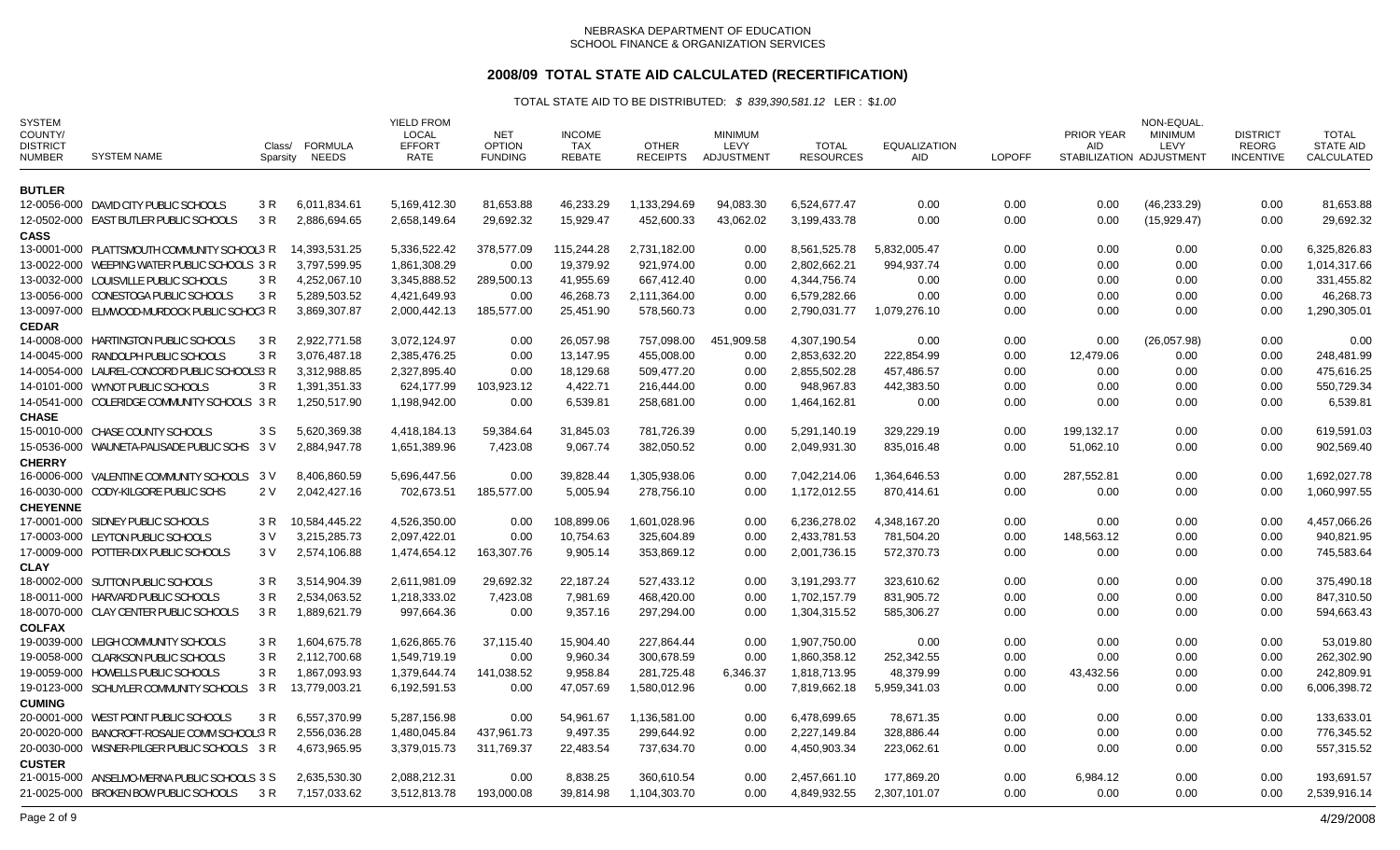## **2008/09 TOTAL STATE AID CALCULATED (RECERTIFICATION)**

| <b>SYSTEM</b><br>COUNTY/<br><b>DISTRICT</b><br><b>NUMBER</b> | <b>SYSTEM NAME</b>                            | Class/<br>Sparsity | FORMULA<br><b>NEEDS</b> | <b>YIELD FROM</b><br>LOCAL<br><b>EFFORT</b><br>RATE | <b>NET</b><br><b>OPTION</b><br><b>FUNDING</b> | <b>INCOME</b><br><b>TAX</b><br>REBATE | <b>OTHER</b><br><b>RECEIPTS</b> | <b>MINIMUM</b><br>LEVY<br>ADJUSTMENT | <b>TOTAL</b><br><b>RESOURCES</b> | <b>EQUALIZATION</b><br>AID | <b>LOPOFF</b> | PRIOR YEAR<br><b>AID</b> | NON-EQUAL<br><b>MINIMUM</b><br>LEVY<br>STABILIZATION ADJUSTMENT | <b>DISTRICT</b><br><b>REORG</b><br><b>INCENTIVE</b> | TOTAL<br><b>STATE AID</b><br>CALCULATED |
|--------------------------------------------------------------|-----------------------------------------------|--------------------|-------------------------|-----------------------------------------------------|-----------------------------------------------|---------------------------------------|---------------------------------|--------------------------------------|----------------------------------|----------------------------|---------------|--------------------------|-----------------------------------------------------------------|-----------------------------------------------------|-----------------------------------------|
| <b>CUSTER</b>                                                |                                               |                    |                         |                                                     |                                               |                                       |                                 |                                      |                                  |                            |               |                          |                                                                 |                                                     |                                         |
|                                                              | 21-0044-000 ANSLEY PUBLIC SCHOOLS             | 3 S                | 2,366,275.49            | 1,248,843.80                                        | 0.00                                          | 6,687.44                              | 381,927.00                      | 0.00                                 | 1,637,458.24                     | 728,817.25                 | 0.00          | 79,000.11                | 0.00                                                            | 0.00                                                | 814,504.80                              |
|                                                              | 21-0084-000 SARGENT PUBLIC SCHOOLS            | 3 S                | 1,949,004.76            | 1,339,933.16                                        | 0.00                                          | 5,503.18                              | 207,068.17                      | 0.00                                 | 1,552,504.51                     | 396,500.24                 | 0.00          | 0.00                     | 0.00                                                            | 0.00                                                | 402,003.43                              |
|                                                              | 21-0089-000 ARNOLD PUBLIC SCHOOLS             | 3V                 | 1,927,836.15            | 1,494,895.88                                        | 0.00                                          | 8,955.94                              | 246,468.89                      | 0.00                                 | 1,750,320.71                     | 177,515.44                 | 0.00          | 134,555.72               | 0.00                                                            | 0.00                                                | 321,027.10                              |
|                                                              | 21-0180-000 CALLAWAY PUBLIC SCHOOLS           | 3 S                | 2,475,895.84            | 1,707,121.04                                        | 0.00                                          | 8,451.80                              | 333,732.00                      | 0.00                                 | 2,049,304.84                     | 426,591.00                 | 0.00          | 45,613.85                | 0.00                                                            | 0.00                                                | 480,656.65                              |
| <b>DAKOTA</b>                                                |                                               |                    |                         |                                                     |                                               |                                       |                                 |                                      |                                  |                            |               |                          |                                                                 |                                                     |                                         |
|                                                              | 22-0011-000 SO SIOUX CITY COMMUNITY SCHS      | 3 R                | 32,059,120.25           | 7,194,112.47                                        | 0.00                                          | 85,103.35                             | 4,671,017.00                    | 0.00                                 | 11,950,232.82                    | 20,108,887.43              | 0.00          | 0.00                     | 0.00                                                            | 0.00                                                | 20,193,990.78                           |
|                                                              | 22-0031-000 HOMER COMMUNITY SCHOOLS           | 3 R                | 3,575,075.17            | 1,874,532.42                                        | 564,154.09                                    | 12,020.44                             | 526,736.00                      | 0.00                                 | 2,977,442.95                     | 597,632.22                 | 0.00          | 0.00                     | 0.00                                                            | 0.00                                                | 1,173,806.75                            |
| <b>DAWES</b>                                                 |                                               |                    |                         |                                                     |                                               |                                       |                                 |                                      |                                  |                            |               |                          |                                                                 |                                                     |                                         |
|                                                              | 23-0002-000 CHADRON PUBLIC SCHOOLS            | 3 S                | 8,786,488.31            | 3,190,681.61                                        | 133,615.44                                    | 50,968.56                             | 1,348,335.00                    | 0.00                                 | 4,723,600.62                     | 4,062,887.69               | 0.00          | 131,516.04               | 0.00                                                            | 0.00                                                | 4,378,987.74                            |
|                                                              | 23-0071-000 CRAWFORD PUBLIC SCHOOLS           | 3 S                | 2,662,570.00            | 1,838,033.01                                        | 0.00                                          | 11,506.68                             | 435,539.00                      | 367.61                               | 2,285,446.30                     | 377,123.70                 | 0.00          | 213,901.63               | 0.00                                                            | 0.00                                                | 602,532.01                              |
| <b>DAWSON</b>                                                |                                               |                    |                         |                                                     |                                               |                                       |                                 |                                      |                                  |                            |               |                          |                                                                 |                                                     |                                         |
|                                                              | 24-0001-000 LEXINGTON PUBLIC SCHOOLS          | 3 R                | 25,434,388.13           | 5,484,398.86                                        | 0.00                                          | 83,255.85                             | 2,668,872.98                    | 25,776.67                            | 8,262,304.36                     | 17,172,083.77              | 0.00          | 0.00                     | 0.00                                                            | 0.00                                                | 17,255,339.61                           |
|                                                              | 24-0004-000 OVERTON PUBLIC SCHOOLS            | 3 R                | 2,679,846.81            | 1,247,705.95                                        | 348,884.77                                    | 19,669.96                             | 316,935.37                      | 0.00                                 | 1,933,196.05                     | 746,650.76                 | 0.00          | 0.00                     | 0.00                                                            | 0.00                                                | 1,115,205.49                            |
|                                                              | 24-0011-000 COZAD CITY SCHOOLS                | 3 R                | 8,414,173.69            | 3.706.687.45                                        | 37,115.40                                     | 42,839.79                             | 1,280,220.51                    | 0.00                                 | 5.066.863.15                     | 3,347,310.53               | 0.00          | 0.00                     | 0.00                                                            | 0.00                                                | 3,427,265.73                            |
|                                                              | 24-0020-000 GOTHENBURG PUBLIC SCHOOLS         | 3 R                | 7,454,030.07            | 3,594,443.12                                        | 74,230.80                                     | 32,018.83                             | 953,390.89                      | 6,470.00                             | 4,660,553.64                     | 2,793,476.43               | 0.00          | 0.00                     | 0.00                                                            | 0.00                                                | 2,899,726.06                            |
|                                                              | 24-0101-000 SUMNER-EDDYVILLE-MILLER SCHS      | 3 S                | 2,088,396.92            | 1,229,722.30                                        | 0.00                                          | 5,307.51                              | 224,471.00                      | 0.00                                 | 1,459,500.81                     | 628,896.11                 | 0.00          | 0.00                     | 0.00                                                            | 0.00                                                | 634,203.62                              |
| <b>DEUEL</b>                                                 |                                               |                    |                         |                                                     |                                               |                                       |                                 |                                      |                                  |                            |               |                          |                                                                 |                                                     |                                         |
|                                                              | 25-0025-000 CREEK VALLEY SCHOOLS              | 3 V                | 3,375,324.87            | 2,003,151.00                                        | 0.00                                          | 15,016.56                             | 512,826.43                      | 0.00                                 | 2,530,993.99                     | 844,330.88                 | 0.00          | 14,423.63                | 0.00                                                            | 0.00                                                | 873,771.07                              |
|                                                              | 25-0095-000 SOUTH PLATTE PUBLIC SCHOOLS       | 3 S                | 1,407,556.94            | 1,695,671.10                                        | 0.00                                          | 9,123.99                              | 276,640.25                      | 0.00                                 | 1,981,435.34                     | 0.00                       | 0.00          | 0.00                     | 0.00                                                            | 0.00                                                | 9,123.99                                |
| <b>DIXON</b>                                                 |                                               |                    |                         |                                                     |                                               |                                       |                                 |                                      |                                  |                            |               |                          |                                                                 |                                                     |                                         |
|                                                              | 26-0001-000 PONCA PUBLIC SCHOOLS              | 3 R                | 3,774,275.31            | 1,530,119.99                                        | 252.384.73                                    | 14,327.31                             | 470,925.00                      | 0.00                                 | 2,267,757.03                     | 1,506,518.28               | 0.00          | 0.00                     | 0.00                                                            | 0.00                                                | 1,773,230.32                            |
|                                                              | 26-0024-000 NEWCASTLE PUBLIC SCHOOLS          | 3 R                | 1,473,350.38            | 848,248.44                                          | 37,115.40                                     | 3,781.19                              | 189,746.00                      | 0.00                                 | 1,078,891.03                     | 394,459.35                 | 0.00          | 0.00                     | 0.00                                                            | 0.00                                                | 435,355.94                              |
|                                                              | 26-0070-000 ALLEN CONSOLIDATED SCHOOLS        | 3 R                | 1,939,140.44            | 1,103,507.80                                        | 22,269.24                                     | 6,165.22                              | 181,660.00                      | 0.00                                 | 1,313,602.26                     | 625,538.18                 | 0.00          | 0.00                     | 0.00                                                            | 0.00                                                | 653,972.64                              |
|                                                              | 26-0561-000 EMERSON-HUBBARD PUBLIC SCHOOL3 R  |                    | 3,045,295.53            | 1,684,421.56                                        | 0.00                                          | 11,446.43                             | 417,534.00                      | 0.00                                 | 2,113,401.99                     | 931,893.54                 | 0.00          | 0.00                     | 0.00                                                            | 0.00                                                | 943,339.97                              |
| <b>DODGE</b>                                                 |                                               |                    |                         |                                                     |                                               |                                       |                                 |                                      |                                  |                            |               |                          |                                                                 |                                                     |                                         |
|                                                              | 27-0001-000 FREMONT PUBLIC SCHOOLS            | 3 R                | 37,866,516.66           | 17,061,261.03                                       | 51,961.56                                     | 312,733.61                            | 5,286,530.95                    | 0.00                                 | 22,712,487.15                    | 15,154,029.51              | 0.00          | 0.00                     | 0.00                                                            | 0.00                                                | 15,518,724.68                           |
|                                                              | 27-0046-000 DODGE PUBLIC SCHOOLS              | 3 R                | 1,504,400.93            | 1,365,948.56                                        | 22,269.24                                     | 15,497.55                             | 307,561.19                      | 3,961.25                             | 1,715,237.79                     | 0.00                       | 0.00          | 0.00                     | (3,961.25)                                                      | 0.00                                                | 33,805.54                               |
|                                                              | 27-0062-000 SCRIBNER-SNYDER COMMUNITY SCH3 R  |                    | 2,705,566.39            | 2,093,435.02                                        | 0.00                                          | 16,128.85                             | 399,981.80                      | 0.00                                 | 2,509,545.67                     | 196,020.72                 | 0.00          | 0.00                     | 0.00                                                            | 0.00                                                | 212,149.57                              |
|                                                              | 27-0594-000 LOGAN VIEW PUBLIC SCHOOLS         | 3 R                | 5,374,944.40            | 3,636,095.98                                        | 141,038.52                                    | 23,991.73                             | 889,668.00                      | 0.00                                 | 4,690,794.23                     | 684,150.17                 | 0.00          | 0.00                     | 0.00                                                            | 0.00                                                | 849,180.42                              |
|                                                              | 27-0595-000 NORTH BEND CENTRAL PUBLIC SCHS3 R |                    | 4,199,636.29            | 4,264,779.79                                        | 170,730.84                                    | 23,377.35                             | 740,748.07                      | 438,845.84                           | 5,638,481.89                     | 0.00                       | 0.00          | 0.00                     | (23, 377, 35)                                                   | 0.00                                                | 170,730.84                              |
| <b>DOUGLAS</b>                                               |                                               |                    |                         |                                                     |                                               |                                       |                                 |                                      |                                  |                            |               |                          |                                                                 |                                                     |                                         |
|                                                              | 28-0001-000 OMAHA PUBLIC SCHOOLS              | 5 R                | 422,261,200.95          | 183,045,960.06                                      | 0.00                                          | 4,758,859.12                          | 67,482,035.19                   | 0.00                                 | 255.286.854.37 166.974.346.58    |                            | 0.00          | 0.00                     | 0.00                                                            | 0.00                                                | 171,733,205.70                          |
|                                                              | 28-0010-000 ELKHORN PUBLIC SCHOOLS            | 3 R                | 35,933,629.54           | 30,083,473.34                                       | 0.00                                          | 706,706.80                            | 5,947,556.00                    | 0.00                                 | 36,737,736.14                    | 0.00                       | 0.00          | 0.00                     | 0.00                                                            | 0.00                                                | 706,706.80                              |
|                                                              | 28-0015-000 DOUGLAS CO WEST COMMUNITY SCH3 R  |                    | 5,873,049.75            | 5,574,313.40                                        | 0.00                                          | 127,750.74                            | 1,408,213.25                    | 0.00                                 | 7,110,277.39                     | 0.00                       | 0.00          | 0.00                     | 0.00                                                            | 0.00                                                | 127,750.74                              |
|                                                              | 28-0017-000 MILLARD PUBLIC SCHOOLS            |                    | 3 R 171,489,689.52      | 86,269,788.93                                       | 8,358,388.28                                  | 2,034,705.98                          | 27,921,000.68                   | 0.00                                 | 124,583,883.87                   | 46,905,805.65              | 0.00          | 0.00                     | 0.00                                                            | 0.00                                                | 57,298,899.91                           |
|                                                              | 28-0054-000 RALSTON PUBLIC SCHOOLS            |                    | 3 R 27,230,754.75       | 14,335,404.12 2,724,270.43                          |                                               | 179,928.13                            | 5,092,689.00                    | 0.00                                 | 22,332,291.68                    | 4,898,463.07               | 0.00          | 0.00                     | 0.00                                                            | 0.00                                                | 7,802,661.63                            |
|                                                              | 28-0059-000 BENNINGTON PUBLIC SCHOOLS         | 3 R                | 7,562,896.52            | 5.541.742.05                                        | 0.00                                          | 118,492.97                            | 1,134,282.83                    | 0.00                                 | 6,794,517.85                     | 768,378.67                 | 0.00          | 0.00                     | 0.00                                                            | 0.00                                                | 886,871.64                              |
| <b>DUNDY</b>                                                 | 28-0066-000 WESTSIDE COMMUNITY SCHOOLS        | 3 R                | 51,004,745.22           | 31,684,224.53 13,688,159.85                         |                                               | 656,100.93                            | 8,190,665.00                    | 0.00                                 | 54,219,150.31                    | 0.00                       | 0.00          | 0.00                     | 0.00                                                            | 0.00                                                | 14,344,260.78                           |
|                                                              | 29-0117-000 DUNDY CO-STRATON PUBLIC SCHS 3V   |                    | 5,371,537.58            | 3,390,209.17                                        | 0.00                                          | 26,436.09                             | 609,582.86                      | 10,848.67                            | 4,037,076.79                     | 1,334,460.79               | 0.00          | 0.00                     | 0.00                                                            | 380,250.01                                          | 1,741,146.89                            |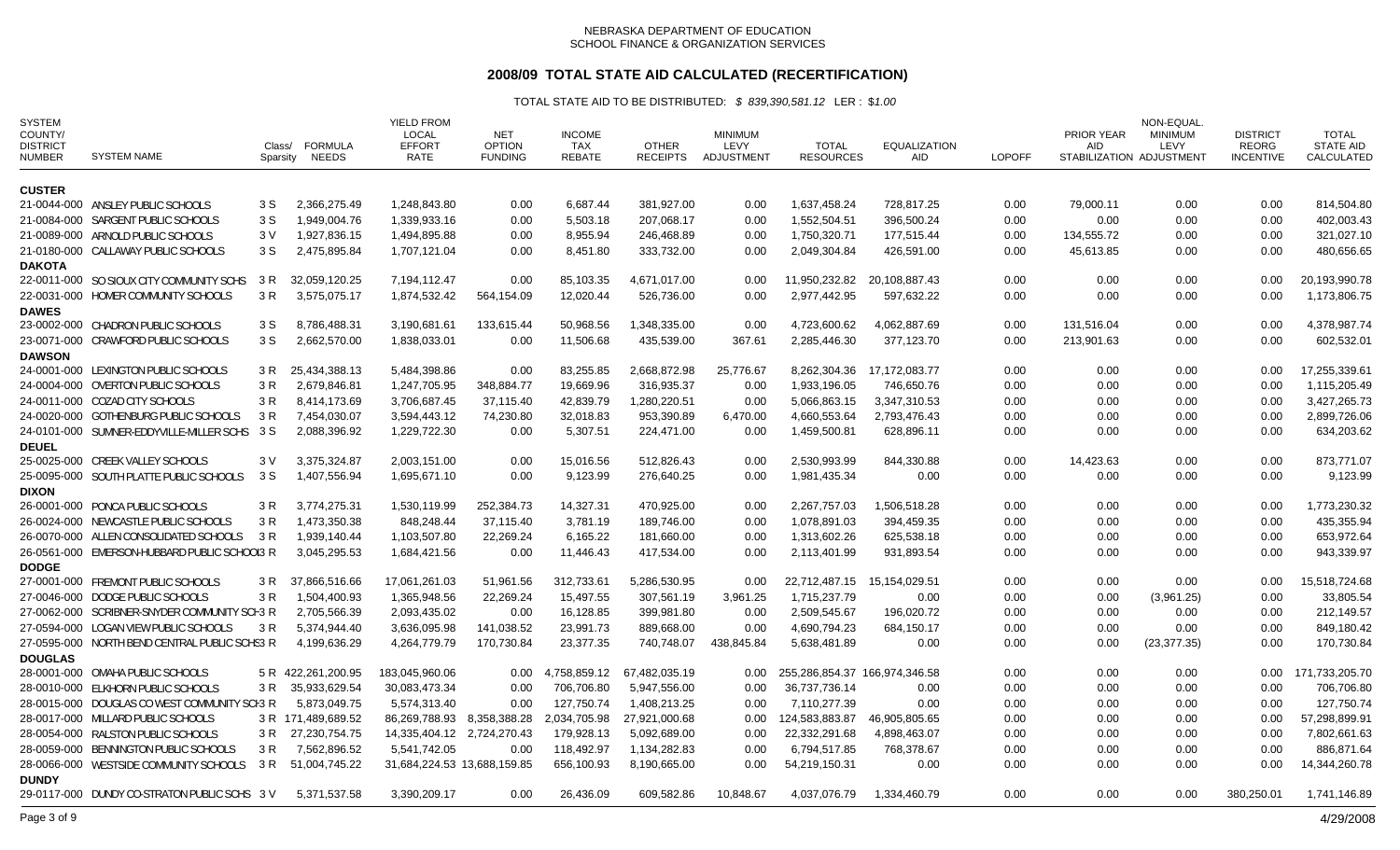# **2008/09 TOTAL STATE AID CALCULATED (RECERTIFICATION)**

| <b>SYSTEM</b><br>COUNTY/<br><b>DISTRICT</b><br><b>NUMBER</b> | <b>SYSTEM NAME</b>                             | Class/<br>Sparsity | <b>FORMULA</b><br><b>NEEDS</b> | <b>YIELD FROM</b><br>LOCAL<br><b>EFFORT</b><br>RATE | <b>NET</b><br><b>OPTION</b><br><b>FUNDING</b> | <b>INCOME</b><br>TAX<br><b>REBATE</b> | <b>OTHER</b><br><b>RECEIPTS</b> | <b>MINIMUM</b><br>LEVY<br>ADJUSTMENT | <b>TOTAL</b><br><b>RESOURCES</b> | EQUALIZATION<br>AID | <b>LOPOFF</b> | PRIOR YEAR<br><b>AID</b> | NON-EQUAL<br><b>MINIMUM</b><br>LEVY<br>STABILIZATION ADJUSTMENT | <b>DISTRICT</b><br><b>REORG</b><br><b>INCENTIVE</b> | <b>TOTAL</b><br><b>STATE AID</b><br>CALCULATED |
|--------------------------------------------------------------|------------------------------------------------|--------------------|--------------------------------|-----------------------------------------------------|-----------------------------------------------|---------------------------------------|---------------------------------|--------------------------------------|----------------------------------|---------------------|---------------|--------------------------|-----------------------------------------------------------------|-----------------------------------------------------|------------------------------------------------|
| <b>FILLMORE</b>                                              |                                                |                    |                                |                                                     |                                               |                                       |                                 |                                      |                                  |                     |               |                          |                                                                 |                                                     |                                                |
|                                                              | 30-0001-000 EXETER-MILLIGAN PUBLIC SCHOOLS 3 R |                    | 2,574,096.82                   | 2,153,978.61                                        | 0.00                                          | 14,880.33                             | 482,200.54                      | 0.00                                 | 2,651,059.48                     | 0.00                | 0.00          | 0.00                     | 0.00                                                            | 0.00                                                | 14,880.33                                      |
|                                                              | 30-0025-000 FILLMORE CENTRAL PUBLIC SCHS       | 3 R                | 5,496,663.84                   | 3,649,681.88                                        | 0.00                                          | 37,334.88                             | 1,327,593.45                    | 0.00                                 | 5,014,610.21                     | 482,053.63          | 0.00          | 2,496.58                 | 0.00                                                            | 0.00                                                | 521,885.09                                     |
|                                                              | 30-0054-000 SHICKLEY PUBLIC SCHOOLS            | 3 S                | 1,555,246.68                   | 1,517,722.34                                        | 89,076.96                                     | 8,789.97                              | 235,211.74                      | 0.00                                 | 1,850,801.01                     | 0.00                | 0.00          | 0.00                     | 0.00                                                            | 0.00                                                | 97,866.93                                      |
| <b>FRANKLIN</b>                                              |                                                |                    |                                |                                                     |                                               |                                       |                                 |                                      |                                  |                     |               |                          |                                                                 |                                                     |                                                |
|                                                              | 31-0506-000 FRANKLIN PUBLIC SCHOOLS            | 3 S                | 3,343,197.00                   | 1,675,484.25                                        | 0.00                                          | 16,244.73                             | 454,030.00                      | 0.00                                 | 2,145,758.98                     | 1,197,438.02        | 0.00          | 63,708.72                | 0.00                                                            | 0.00                                                | 1,277,391.47                                   |
| <b>FRONTIER</b>                                              |                                                |                    |                                |                                                     |                                               |                                       |                                 |                                      |                                  |                     |               |                          |                                                                 |                                                     |                                                |
|                                                              | 32-0046-000 MAYWOOD PUBLIC SCHOOLS             | 3 S                | 1,843,487.70                   | 1.216.161.28                                        | 0.00                                          | 5,947.87                              | 215,153.28                      | 0.00                                 | 1.437.262.43                     | 406.225.27          | 0.00          | 46.512.61                | 0.00                                                            | 0.00                                                | 458,685.75                                     |
|                                                              | 32-0095-000 EUSTIS-FARNAM PUBLIC SCHOOLS 3 S   |                    | 2,466,375.60                   | 1,507,746.70                                        | 141,038.52                                    | 8,078.79                              | 313,212.63                      | 0.00                                 | 1.970.076.65                     | 496,298.95          | 0.00          | 0.00                     | 0.00                                                            | 0.00                                                | 645,416.27                                     |
|                                                              | 32-0125-000 MEDICINE VALLEY PUBLIC SCHOOLS 3 S |                    | 2,605,047.29                   | 1,048,373.57                                        | 126,192.36                                    | 6,714.02                              | 344,890.21                      | 0.00                                 | 1,526,170.17                     | 1,078,877.12        | 0.00          | 82,088.82                | 0.00                                                            | 0.00                                                | 1,293,872.33                                   |
| <b>FURNAS</b>                                                |                                                |                    |                                |                                                     |                                               |                                       |                                 |                                      |                                  |                     |               |                          |                                                                 |                                                     |                                                |
|                                                              | 33-0018-000 ARAPAHOE PUBLIC SCHOOLS            | 3 S                | 3,290,425.48                   | 1,558,621.39                                        | 0.00                                          | 13,371.82                             | 555,525.00                      | 0.00                                 | 2,127,518.21                     | 1,162,907.27        | 0.00          | 111,345.12               | 0.00                                                            | 0.00                                                | 1,287,624.21                                   |
|                                                              | 33-0021-000 CAMBRIDGE PUBLIC SCHOOLS           | 3 S                | 3,293,204.58                   | 1,151,760.64                                        | 482,500.21                                    | 13,379.19                             | 401,835.00                      | 0.00                                 | 2,049,475.04                     | 1,243,729.54        | 0.00          | 132,667.88               | 0.00                                                            | 0.00                                                | 1,872,276.83                                   |
|                                                              | 33-0540-000 SOUTHERN VALLEY SCHOOLS            | 3 S                | 5,443,361.89                   | 2,581,650.03                                        | 0.00                                          | 18,190.39                             | 710,370.00                      | 0.00                                 | 3,310,210.42                     | 2,133,151.47        | 0.00          | 49,280.93                | 0.00                                                            | 0.00                                                | 2,200,622.80                                   |
| <b>GAGE</b>                                                  |                                                |                    |                                |                                                     |                                               |                                       |                                 |                                      |                                  |                     |               |                          |                                                                 |                                                     |                                                |
|                                                              | 34-0001-000 SOUTHERN SCHOOL DIST 1             | 3 R                | 4,322,239.29                   | 1,570,756.54                                        | 0.00                                          | 17,028.11                             | 790,971.85                      | 0.00                                 | 2,378,756.50                     | 1,943,482.79        | 0.00          | 0.00                     | 0.00                                                            | 0.00                                                | 1,960,510.90                                   |
|                                                              | 34-0015-000 BEATRICE PUBLIC SCHOOLS            | 3 R                | 19,200,247.17                  | 7,674,309.45                                        | 282,077.05                                    | 130,668.73                            | 3,664,279.12                    | 0.00                                 | 11,751,334.35                    | 7,448,912.82        | 0.00          | 0.00                     | 0.00                                                            | 0.00                                                | 7,861,658.60                                   |
|                                                              | 34-0034-000 FREEMAN PUBLIC SCHOOLS             | 3 R                | 2,973,947.59                   | 2,150,359.52                                        | 66,807.72                                     | 18,306.48                             | 509,549.45                      | 0.00                                 | 2,745,023.18                     | 228,924.42          | 0.00          | 0.00                     | 0.00                                                            | 0.00                                                | 314,038.62                                     |
|                                                              | 34-0100-000 DILLER-ODELL PUBLIC SCHOOLS        | 3 R                | 2,496,316.72                   | 1,822,700.06                                        | 0.00                                          | 12,838.10                             | 392,463.70                      | 0.00                                 | 2,228,001.86                     | 268,314.86          | 0.00          | 0.00                     | 0.00                                                            | 0.00                                                | 281,152.96                                     |
| <b>GARDEN</b>                                                |                                                |                    |                                |                                                     |                                               |                                       |                                 |                                      |                                  |                     |               |                          |                                                                 |                                                     |                                                |
|                                                              | 35-0001-000 GARDEN COUNTY SCHOOLS              | 3 V                | 3,683,710.90                   | 3,220,679.59                                        | 14,846.16                                     | 20,033.61                             | 763,745.20                      | 0.00                                 | 4,019,304.56                     | 0.00                | 0.00          | 0.00                     | 0.00                                                            | 0.00                                                | 34,879.77                                      |
| <b>GARFIELD</b>                                              |                                                |                    |                                |                                                     |                                               |                                       |                                 |                                      |                                  |                     |               |                          |                                                                 |                                                     |                                                |
|                                                              | 36-0100-000 BURWELL PUBLIC SCHOOLS             | 3 S                | 3,387,942.90                   | 1,667,774.68                                        | 215,269.33                                    | 12,216.97                             | 430,137.61                      | 0.00                                 | 2,325,398.58                     | 1,062,544.31        | 0.00          | 0.00                     | 0.00                                                            | 0.00                                                | 1,290,030.61                                   |
| <b>GOSPER</b>                                                |                                                |                    |                                |                                                     |                                               |                                       |                                 |                                      |                                  |                     |               |                          |                                                                 |                                                     |                                                |
|                                                              | 37-0030-000 ELWOOD PUBLIC SCHOOLS              | 3 R                | 2,400,460.99                   | 1,971,296.23                                        | 148,461.60                                    | 14,076.88                             | 467,705.00                      | 0.00                                 | 2,601,539.71                     | 0.00                | 0.00          | 0.00                     | 0.00                                                            | 0.00                                                | 162,538.48                                     |
| <b>GRANT</b>                                                 |                                                |                    |                                |                                                     |                                               |                                       |                                 |                                      |                                  |                     |               |                          |                                                                 |                                                     |                                                |
|                                                              | 38-0011-000 DISTRICT 11 AREA SCHOOLS           | 3 V                | 1,943,570.38                   | 2,364,644.04                                        | 0.00                                          | 12,417.94                             | 333,540.97                      | 603,693.62                           | 3,314,296.58                     | 0.00                | 0.00          | 0.00                     | (12, 417.94)                                                    | 0.00                                                | 0.00                                           |
| <b>GREELEY</b>                                               | 39-0010-000 GREELEY-WOLBACH PUBLIC SCHOOL3 S   |                    | 2,316,428.95                   | 1,537,650.08                                        | 0.00                                          | 6,177.42                              | 263,706.00                      | 0.00                                 | 1,807,533.50                     | 508,895.44          | 0.00          | 0.00                     | 0.00                                                            | 0.00                                                | 515,072.87                                     |
|                                                              | 39-0055-000 SPALDING PUBLIC SCHOOLS            | 3 S                | 1,289,356.68                   | 823,098.14                                          | 66,807.72                                     | 6,474.82                              | 166,430.03                      | 0.00                                 | 1,062,810.71                     | 226,545.97          | 0.00          | 0.00                     | 0.00                                                            | 0.00                                                | 299,828.51                                     |
|                                                              | 39-0501-000 NORTH LOUP SCOTIA PUBLIC SCHS 3 S  |                    | 2,230,207.18                   | 1,219,064.08                                        | 0.00                                          | 5,601.69                              | 230,727.00                      | 0.00                                 | 1,455,392.77                     | 774,814.41          | 0.00          | 41,031.50                | 0.00                                                            | 0.00                                                | 821,447.60                                     |
| <b>HALL</b>                                                  |                                                |                    |                                |                                                     |                                               |                                       |                                 |                                      |                                  |                     |               |                          |                                                                 |                                                     |                                                |
|                                                              | 40-0002-000 GRAND ISLAND PUBLIC SCHOOLS        | 3 R                | 70,620,493.11                  | 22,867,185.37                                       | 0.00                                          | 499,751.17                            | 9,546,396.63                    | 114,335.93                           | 33,027,669.10                    | 37,592,824.01       | 0.00          | 0.00                     | 0.00                                                            | 0.00                                                | 38,092,575.19                                  |
|                                                              | 40-0082-000 NORTHWEST PUBLIC SCHOOLS           | 3 R                | 11,227,533.81                  | 4,363,442.25                                        | 4,312,809.58                                  | 57,498.64                             | 1,716,714.21                    | 0.00                                 | 10,450,464.68                    | 777,069.13          | 0.00          | 0.00                     | 0.00                                                            | 0.00                                                | 5, 147, 377. 35                                |
|                                                              | 40-0083-000 WOOD RIVER RURAL SCHOOLS           | 3 R                | 4,920,109.60                   | 3,322,058.33                                        | 0.00                                          | 24,734.23                             | 764,038.00                      | 0.00                                 | 4,110,830.56                     | 809,279.05          | 0.00          | 0.00                     | 0.00                                                            | 0.00                                                | 834,013.27                                     |
|                                                              | 40-0126-000 DONIPHAN-TRUMBULL PUBLIC SCHS 3 R  |                    | 4,892,494.80                   | 3,137,187.50                                        | 0.00                                          | 35,710.25                             | 796,454.00                      | 0.00                                 | 3,969,351.75                     | 923,143.06          | 0.00          | 0.00                     | 0.00                                                            | 0.00                                                | 958,853.30                                     |
| <b>HAMILTON</b>                                              |                                                |                    |                                |                                                     |                                               |                                       |                                 |                                      |                                  |                     |               |                          |                                                                 |                                                     |                                                |
|                                                              | 41-0002-000 GILTNER PUBLIC SCHOOLS             | 2 R                | 1,804,537.62                   | 1,168,393.28                                        | 274,653.97                                    | 7,457.74                              | 310,033.12                      | 0.00                                 | 1,760,538.11                     | 43,999.51           | 0.00          | 64,120.17                | 0.00                                                            | 0.00                                                | 390,231.38                                     |
|                                                              | 41-0091-000 HAMPTON PUBLIC SCHOOLS             | 3 R                | 1,412,769.40                   | 1,233,407.70                                        | 163,307.76                                    | 8,269.54                              | 245.184.00                      | 0.00                                 | 1,650,169.01                     | 0.00                | 0.00          | 0.00                     | 0.00                                                            | 0.00                                                | 171,577.31                                     |
|                                                              | 41-0504-000 AURORA PUBLIC SCHOOLS              | 3 R                | 10,733,973.71                  | 6,426,850.16                                        | 0.00                                          | 75,096.80                             | 1,715,147.47                    | 32,134.25                            | 8,249,228.68                     | 2.484.745.03        | 0.00          | 0.00                     | 0.00                                                            | 0.00                                                | 2,559,841.83                                   |
|                                                              |                                                |                    |                                |                                                     |                                               |                                       |                                 |                                      |                                  |                     |               |                          |                                                                 |                                                     |                                                |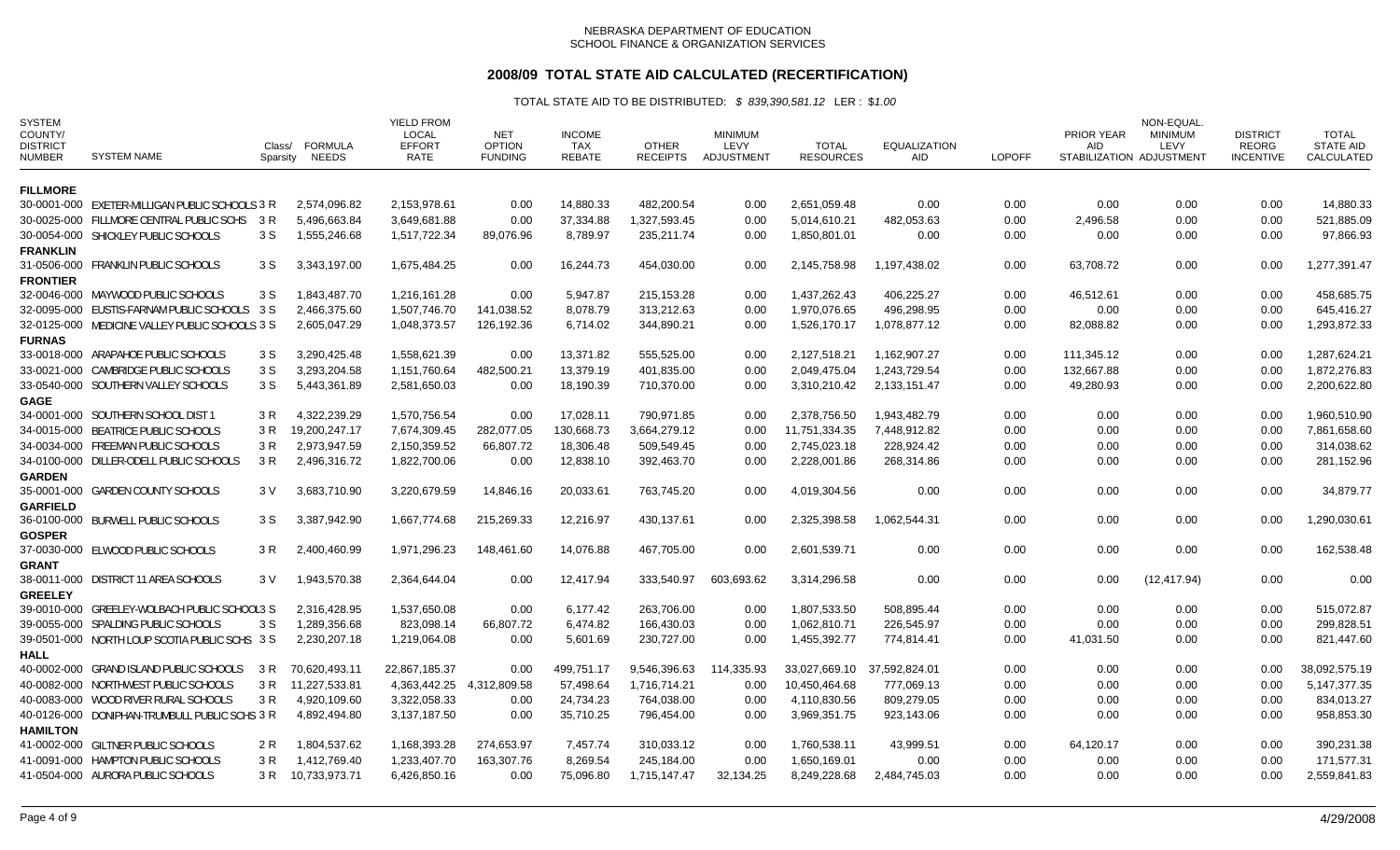# **2008/09 TOTAL STATE AID CALCULATED (RECERTIFICATION)**

| <b>SYSTEM</b><br>COUNTY/<br><b>DISTRICT</b><br><b>NUMBER</b> | <b>SYSTEM NAME</b>                             | Class/<br>Sparsity | <b>FORMULA</b><br>NEEDS | <b>YIELD FROM</b><br><b>LOCAL</b><br><b>EFFORT</b><br>RATE | <b>NET</b><br><b>OPTION</b><br><b>FUNDING</b> | <b>INCOME</b><br><b>TAX</b><br><b>REBATE</b> | <b>OTHER</b><br><b>RECEIPTS</b> | <b>MINIMUM</b><br>LEVY<br>ADJUSTMENT | <b>TOTAL</b><br><b>RESOURCES</b> | <b>EQUALIZATION</b><br>AID | <b>LOPOFF</b> | PRIOR YEAR<br><b>AID</b> | NON-EQUAL<br><b>MINIMUM</b><br>LEVY<br>STABILIZATION ADJUSTMENT | <b>DISTRICT</b><br>REORG<br><b>INCENTIVE</b> | <b>TOTAL</b><br><b>STATE AID</b><br>CALCULATED |
|--------------------------------------------------------------|------------------------------------------------|--------------------|-------------------------|------------------------------------------------------------|-----------------------------------------------|----------------------------------------------|---------------------------------|--------------------------------------|----------------------------------|----------------------------|---------------|--------------------------|-----------------------------------------------------------------|----------------------------------------------|------------------------------------------------|
| HARLAN                                                       |                                                |                    |                         |                                                            |                                               |                                              |                                 |                                      |                                  |                            |               |                          |                                                                 |                                              |                                                |
| <b>HAYES</b>                                                 | 42-0002-000 ALMA PUBLIC SCHOOLS                | 3 R                | 3,012,079.47            | 1,395,767.31                                               | 111,346.20                                    | 15,950.51                                    | 483,837.00                      | 0.00                                 | 2,006,901.02                     | 1,005,178.44               | 0.00          | 0.00                     | 0.00                                                            | 0.00                                         | 1,132,475.16                                   |
| <b>HITCHCOCK</b>                                             | 43-0079-000 HAYES CENTER PUBLIC SCHOOLS        | 3V                 | 2,298,418.76            | 1,347,138.69                                               | 0.00                                          | 2,999.31                                     | 207,540.06                      | 0.00                                 | 1,557,678.06                     | 740,740.70                 | 0.00          | 113,915.63               | 0.00                                                            | 0.00                                         | 857,655.64                                     |
| <b>HOLT</b>                                                  | 44-2001-000 HITCHCOCK CO UNIFIED SCH SYSTM 3 S |                    | 2,699,547.74            | 2,066,586.36                                               | 0.00                                          | 11,502.88                                    | 457,698.00                      | 0.00                                 | 2,535,787.24                     | 163,760.50                 | 0.00          | 282,251.74               | 0.00                                                            | 0.00                                         | 457,515.12                                     |
|                                                              | 45-0007-000 O'NEILL PUBLIC SCHOOLS             | 3 S                | 8,267,133.31            | 4,760,126.11                                               | 0.00                                          | 43,978.06                                    | 1,681,464.44                    | 18,564.49                            | 6,504,133.10                     | 1,763,000.21               | 0.00          | 537,576.78               | 0.00                                                            | 0.00                                         | 2,344,555.04                                   |
|                                                              | 45-0029-000 EWING PUBLIC SCHOOLS               | 2 S                | 1,654,891.83            | 1,081,659.06                                               | 14,846.16                                     | 4,953.21                                     | 264,537.98                      | 0.00                                 | 1,365,996.41                     | 288,895.42                 | 0.00          | 0.00                     | 0.00                                                            | 0.00                                         | 308,694.79                                     |
|                                                              | 45-0044-000 STUART PUBLIC SCHOOLS              | 3 R                | 1,617,402.79            | 745,443.15                                                 | 185,577.00                                    | 5,652.46                                     | 248,087.00                      | 0.00                                 | 1,184,759.61                     | 432,643.17                 | 0.00          | 0.00                     | 0.00                                                            | 0.00                                         | 623,872.64                                     |
|                                                              | 45-0137-000 CHAMBERS PUBLIC SCHOOLS            | 2 S                | 2,072,265.96            | 1,224,781.24                                               | 237,538.57                                    | 5,775.07                                     | 226,196.00                      | 0.00                                 | 1,694,290.88                     | 377,975.08                 | 0.00          | 5,384.58                 | 0.00                                                            | 0.00                                         | 626,673.30                                     |
|                                                              | 45-0239-000 WEST HOLT PUBLIC SCHOOLS           | 3 S                | 3,588,637.91            | 3,851,204.57                                               | 0.00                                          | 13,692.27                                    | 758,357.00                      | 0.00                                 | 4,623,253.84                     | 0.00                       | 0.00          | 0.00                     | 0.00                                                            | 0.00                                         | 13,692.27                                      |
| <b>HOOKER</b>                                                |                                                |                    |                         |                                                            |                                               |                                              |                                 |                                      |                                  |                            |               |                          |                                                                 |                                              |                                                |
| <b>HOWARD</b>                                                | 46-0001-000 MULLEN PUBLIC SCHOOLS              | 3 V                | 2,436,126.62            | 1,989,946.04                                               | 207,846.24                                    | 9,122.91                                     | 275,322.94                      | 0.00                                 | 2,482,238.13                     | 0.00                       | 0.00          | 134,521.17               | 0.00                                                            | 0.00                                         | 351,490.33                                     |
|                                                              | 47-0001-000 ST PAUL PUBLIC SCHOOLS             | 3 R                | 5.573.858.58            | 2.554.349.35                                               | 81,653.88                                     | 29,846.39                                    | 843.858.00                      | 0.00                                 | 3.509.707.62                     | 2.064.150.95               | 0.00          | 0.00                     | 0.00                                                            | 0.00                                         | 2,175,651.23                                   |
|                                                              | 47-0100-000 CENTURA PUBLIC SCHOOLS             | 3 R                | 4,759,484.20            | 2,425,910.01                                               | 141,038.52                                    | 21,678.30                                    | 590,319.43                      | 0.00                                 | 3,178,946.26                     | 1,580,537.93               | 0.00          | 0.00                     | 0.00                                                            | 0.00                                         | 1,743,254.76                                   |
|                                                              | 47-0103-000 ELBA PUBLIC SCHOOLS                | 2R                 | 1,230,464.68            | 583,248.08                                                 | 103,923.12                                    | 2,379.11                                     | 148,231.00                      | 0.00                                 | 837,781.31                       | 392,683.37                 | 0.00          | 0.00                     | 0.00                                                            | 0.00                                         | 498,985.60                                     |
| <b>JEFFERSON</b>                                             |                                                |                    |                         |                                                            |                                               |                                              |                                 |                                      |                                  |                            |               |                          |                                                                 |                                              |                                                |
|                                                              | 48-0008-000 FAIRBURY PUBLIC SCHOOLS            | 3 R                | 8,061,011.41            | 4,606,536.48                                               | 0.00                                          | 48,627.62                                    | 1,326,136.00                    | 0.00                                 | 5,981,300.10                     | 2,079,711.31               | 0.00          | 0.00                     | 0.00                                                            | 0.00                                         | 2,128,338.93                                   |
|                                                              | 48-0300-000 TRI COUNTY PUBLIC SCHOOLS          | 3 R                | 3,710,278.97            | 3,483,491.11                                               | 89,076.96                                     | 22,565.36                                    | 652,051.56                      | 0.00                                 | 4,247,185.00                     | 0.00                       | 0.00          | 0.00                     | 0.00                                                            | 0.00                                         | 111,642.33                                     |
|                                                              | 48-0303-000 MERIDIAN PUBLIC SCHOOLS            | 3 R                | 1,948,926.56            | 1,472,804.30                                               | 252,384.73                                    | 8,437.73                                     | 274,702.44                      | 0.00                                 | 2,008,329.20                     | 0.00                       | 0.00          | 0.00                     | 0.00                                                            | 0.00                                         | 260,822.46                                     |
| <b>JOHNSON</b>                                               |                                                |                    |                         |                                                            |                                               |                                              |                                 |                                      |                                  |                            |               |                          |                                                                 |                                              |                                                |
|                                                              | 49-0033-000 STERLING PUBLIC SCHOOLS            | 3R                 | 1,955,986.58            | 1,326,486.85                                               | 0.00                                          | 9,396.58                                     | 386,738.77                      | 0.00                                 | 1,722,622.20                     | 233,364.38                 | 0.00          | 2,957.06                 | 0.00                                                            | 0.00                                         | 245,718.02                                     |
|                                                              | 49-0050-000 JOHNSON CO CENTRAL PUBLIC SCHS3 R  |                    | 5,057,147.14            | 3,186,095.93                                               | 0.00                                          | 53,369.63                                    | 753,755.15                      | 0.00                                 | 3,993,220.71                     | 1,063,926.43               | 0.00          | 0.00                     | 0.00                                                            | 454,266.47                                   | 1,571,562.53                                   |
| <b>KEARNEY</b>                                               |                                                |                    |                         |                                                            |                                               |                                              |                                 |                                      |                                  |                            |               |                          |                                                                 |                                              |                                                |
|                                                              | 50-0001-000 WILCOX-HILDRETH PUBLIC SCHOOLS3 S  |                    | 2.997.715.92            | 2.438.133.07                                               | 0.00                                          | 11,088.98                                    | 422,928.00                      | 0.00                                 | 2,872,150.05                     | 125,565.87                 | 0.00          | 47,287.72                | 0.00                                                            | 0.00                                         | 183,942.57                                     |
|                                                              | 50-0501-000 AXTELL COMMUNITY SCHOOLS           | 3 R                | 2,825,787.83            | 1,887,974.68                                               | 37,115.40                                     | 11,648.51                                    | 429,407.40                      | 0.00                                 | 2,366,145.99                     | 459,641.84                 | 0.00          | 0.00                     | 0.00                                                            | 0.00                                         | 508,405.75                                     |
| <b>KEITH</b>                                                 | 50-0503-000 MINDEN PUBLIC SCHOOLS              | 3R                 | 7,073,011.02            | 5,006,368.20                                               | 0.00                                          | 50,663.14                                    | 1,061,205.00                    | 0.00                                 | 6,118,236.34                     | 954,774.68                 | 0.00          | 0.00                     | 0.00                                                            | 0.00                                         | 1,005,437.82                                   |
|                                                              | 51-0001-000 OGALLALA PUBLIC SCHOOLS            | 3 R                | 9,506,813.42            | 5,159,848.90                                               | 0.00                                          | 57,943.30                                    | 2,073,462.56                    | 0.00                                 | 7,291,254.76                     | 2,215,558.66               | 0.00          | 0.00                     | 0.00                                                            | 0.00                                         | 2,273,501.96                                   |
|                                                              | 51-0006-000 PAXTON CONSOLIDATED SCHOOLS 3 S    |                    | 2,133,618.68            | 1,569,452.91                                               | 207,846.24                                    | 10,118.77                                    | 316,773.99                      | 0.00                                 | 2,104,191.91                     | 29,426.76                  | 0.00          | 88,784.94                | 0.00                                                            | 0.00                                         | 336,176.71                                     |
| <b>KEYA PAHA</b>                                             |                                                |                    |                         |                                                            |                                               |                                              |                                 |                                      |                                  |                            |               |                          |                                                                 |                                              |                                                |
| <b>KIMBALL</b>                                               | 52-0100-000 KEYA PAHA COUNTY SCHOOLS           | 2 V                | 1,595,508.75            | 1,924,091.19                                               | 0.00                                          | 4,285.70                                     | 235,433.64                      | 80,619.42                            | 2,244,429.95                     | 0.00                       | 0.00          | 0.00                     | (4,285.70)                                                      | 0.00                                         | 0.00                                           |
| KNOX                                                         | 53-0001-000 KIMBALL PUBLIC SCHOOLS             | 3 S                | 5,699,162.68            | 3,332,900.67                                               | 81,653.88                                     | 31,433.68                                    | 810,712.52                      | 0.00                                 | 4.256.700.76                     | 1,442,461.92               | 0.00          | 0.00                     | 0.00                                                            | 0.00                                         | 1,555,549.49                                   |
|                                                              | 54-0013-000 CREIGHTON PUBLIC SCHOOLS           | 3 R                | 3,710,741.76            | 1,693,463.48                                               | 29,692.32                                     | 15,331.17                                    | 611,424.00                      | 8,636.66                             | 2,358,547.63                     | 1,352,194.13               | 0.00          | 0.00                     | 0.00                                                            | 0.00                                         | 1,397,217.62                                   |
|                                                              | 54-0096-000 CROFTON COMMUNITY SCHOOLS          | 3 R                | 3,557,630.90            | 2,165,156.52                                               | 193,000.08                                    | 15,369.87                                    | 463,391.00                      | 0.00                                 | 2,836,917.48                     | 720,713.42                 | 0.00          | 0.00                     | 0.00                                                            | 0.00                                         | 929,083.38                                     |
|                                                              | 54-0501-000 NIOBRARA PUBLIC SCHOOLS            | 3 S                | 2,025,560.42            | 773,390.18                                                 | 103,923.12                                    | 3,292.63                                     | 376,376.00                      | 0.00                                 | 1,256,981.93                     | 768,578.49                 | 0.00          | 0.00                     | 0.00                                                            | 0.00                                         | 875,794.24                                     |
|                                                              | 54-0505-000 SANTEE COMMUNITY SCHOOLS           | 2 R                | 1,854,943.53            | 30,172.52                                                  | 0.00                                          | 218.57                                       | 291,419.00                      | 0.00                                 | 321,810.09                       | 1,533,133.44               | 0.00          | 0.00                     | 0.00                                                            | 0.00                                         | 1,533,352.01                                   |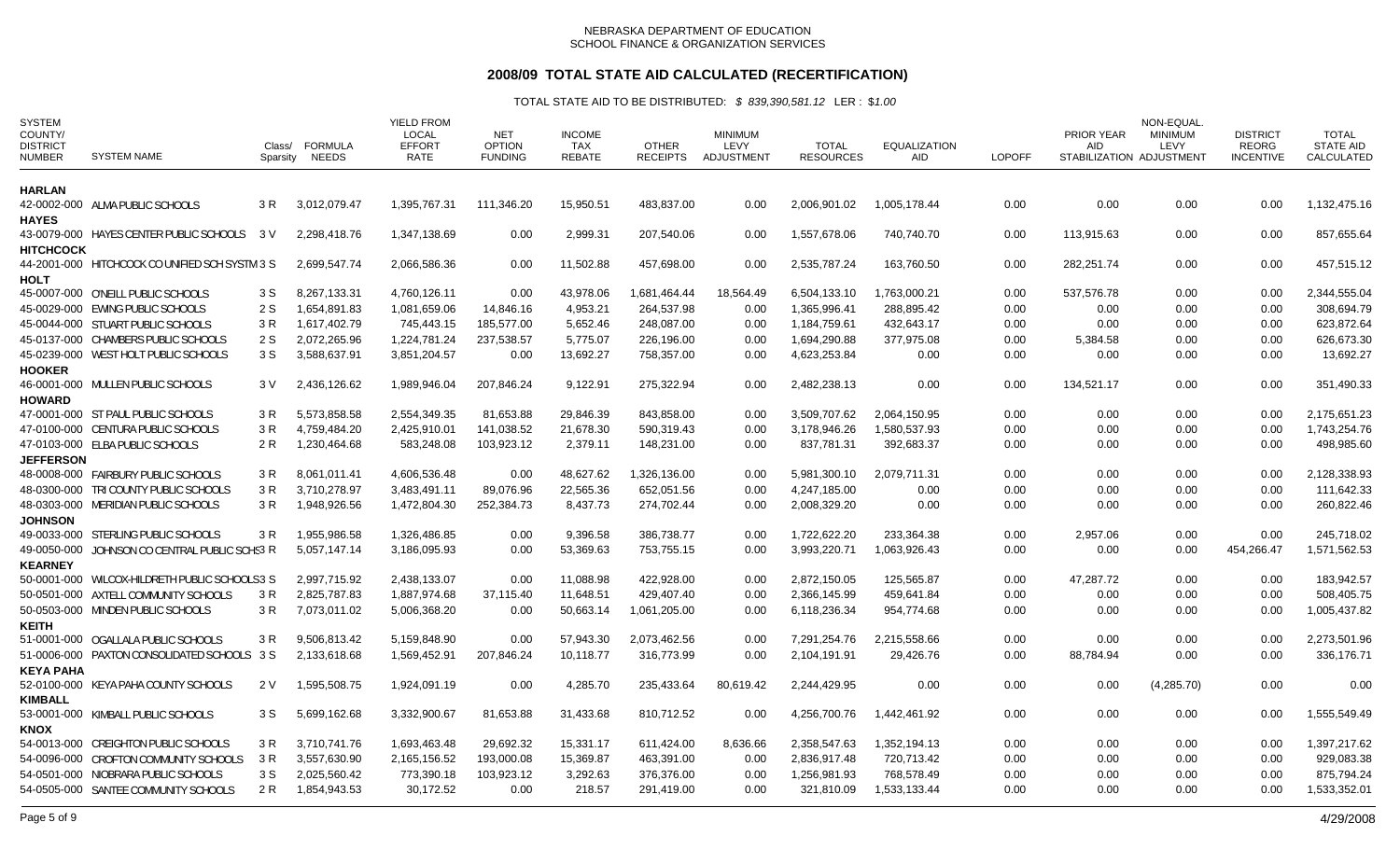# **2008/09 TOTAL STATE AID CALCULATED (RECERTIFICATION)**

| <b>SYSTEM</b><br>COUNTY/<br><b>DISTRICT</b><br><b>NUMBER</b> | <b>SYSTEM NAME</b>                           | Class/<br>Sparsity | <b>FORMULA</b><br><b>NEEDS</b> | <b>YIELD FROM</b><br>LOCAL<br><b>EFFORT</b><br><b>RATE</b> | <b>NET</b><br><b>OPTION</b><br><b>FUNDING</b> | <b>INCOME</b><br><b>TAX</b><br><b>REBATE</b> | <b>OTHER</b><br><b>RECEIPTS</b> | <b>MINIMUM</b><br>LEVY<br>ADJUSTMENT | <b>TOTAL</b><br><b>RESOURCES</b> | <b>EQUALIZATION</b><br>AID | <b>LOPOFF</b> | <b>PRIOR YEAR</b><br><b>AID</b><br>STABILIZATION ADJUSTMENT | NON-EQUAL<br><b>MINIMUM</b><br>LEVY | <b>DISTRICT</b><br><b>REORG</b><br><b>INCENTIVE</b> | TOTAL<br><b>STATE AID</b><br>CALCULATED |
|--------------------------------------------------------------|----------------------------------------------|--------------------|--------------------------------|------------------------------------------------------------|-----------------------------------------------|----------------------------------------------|---------------------------------|--------------------------------------|----------------------------------|----------------------------|---------------|-------------------------------------------------------------|-------------------------------------|-----------------------------------------------------|-----------------------------------------|
| <b>KNOX</b>                                                  |                                              |                    |                                |                                                            |                                               |                                              |                                 |                                      |                                  |                            |               |                                                             |                                     |                                                     |                                         |
|                                                              | 54-0576-000 WAUSA PUBLIC SCHOOLS             | 3 R                | 1,817,711.40                   | 1,097,698.10                                               | 0.00                                          | 8,304.07                                     | 239,517.00                      | 0.00                                 | 1,345,519.17                     | 472,192.23                 | 0.00          | 0.00                                                        | 0.00                                | 0.00                                                | 480,496.30                              |
|                                                              | 54-0586-000 BLOOMFIELD COMMUNITY SCHOOLS 3 R |                    | 2,265,998.06                   | 1,699,904.62                                               | 0.00                                          | 17,546.46                                    | 368,218.00                      | 0.00                                 | 2,085,669.08                     | 180,328.98                 | 0.00          | 0.00                                                        | 0.00                                | 0.00                                                | 197,875.44                              |
| <b>LANCASTER</b>                                             |                                              |                    |                                |                                                            |                                               |                                              |                                 |                                      |                                  |                            |               |                                                             |                                     |                                                     |                                         |
|                                                              | 55-0001-000 LINCOLN PUBLIC SCHOOLS           |                    | 4 R 275, 161, 673.04           | 157,108,914.93                                             | 727,461.86                                    | 3,488,675.20                                 | 55.325.241.83                   | 0.00                                 | 216,650,293.82                   | 58.511.379.23              | 0.00          | 0.00                                                        | 0.00                                | 0.00                                                | 62.727.516.28                           |
|                                                              | 55-0145-000 WAVERLY SCHOOL DISTRICT 145      | 3 R                | 15,331,496.38                  | 9,985,965.04                                               | 0.00                                          | 127,215.31                                   | 2,999,162.61                    | 0.00                                 | 13,112,342.96                    | 2,219,153.42               | 0.00          | 0.00                                                        | 0.00                                | 0.00                                                | 2,346,368.73                            |
|                                                              | 55-0148-000 MALCOLM PUBLIC SCHOOLS           | 3 R                | 4,029,018.02                   | 1,929,401.89                                               | 712,615.70                                    | 30,271.93                                    | 567,963.62                      | 0.00                                 | 3,240,253.13                     | 788,764.89                 | 0.00          | 0.00                                                        | 0.00                                | 0.00                                                | 1,531,652.51                            |
|                                                              | 55-0160-000 NORRIS SCHOOL DIST 160           | 3 R                | 15,710,540.74                  | 7,613,345.61                                               | 475,077.13                                    | 98,088.34                                    | 2,077,335.27                    | 38,066.73                            | 10,301,913.08                    | 5,408,627.66               | 0.00          | 0.00                                                        | 0.00                                | 0.00                                                | 5,981,793.13                            |
|                                                              | 55-0161-000 RAYMOND CENTRAL PUBLIC SCHOOL3 R |                    | 5,884,021.94                   | 3,630,356.85                                               | 44,538.48                                     | 55,214.21                                    | 899,075.46                      | 0.00                                 | 4,629,185.00                     | 1,254,836.93               | 0.00          | 0.00                                                        | 0.00                                | 0.00                                                | 1,354,589.63                            |
| <b>LINCOLN</b>                                               |                                              |                    |                                |                                                            |                                               |                                              |                                 |                                      |                                  |                            |               |                                                             |                                     |                                                     |                                         |
|                                                              | 56-0001-000 NORTH PLATTE PUBLIC SCHOOLS      | 3 R                | 32,740,154.18                  | 14,853,542.84                                              | 0.00                                          | 322,994.07                                   | 6,000,009.50                    | $0.00\,$                             | 21,176,546.41 11,563,607.77      |                            | 0.00          | 0.00                                                        | 0.00                                | 0.00                                                | 11,886,601.84                           |
|                                                              | 56-0006-000 BRADY PUBLIC SCHOOLS             | 2 R                | 1,794,838.64                   | 1,332,222.11                                               | 141,038.52                                    | 6,461.21                                     | 243,885.53                      | 0.00                                 | 1,723,607.37                     | 71,231.27                  | 0.00          | 0.00                                                        | 0.00                                | 0.00                                                | 218,731.00                              |
|                                                              | 56-0007-000 MAXWELL PUBLIC SCHOOLS           | 3 S                | 2,759,216.47                   | 1.186.070.09                                               | 630.961.82                                    | 5.974.15                                     | 311.501.91                      | 0.00                                 | 2.134.507.97                     | 624,708.50                 | 0.00          | 0.00                                                        | 0.00                                | 0.00                                                | 1,261,644.47                            |
|                                                              | 56-0037-000 HERSHEY PUBLIC SCHOOLS           | 3 S                | 5,087,593.89                   | 2,376,098.89                                               | 764,577.26                                    | 18,397.53                                    | 652,977.42                      | 0.00                                 | 3,812,051.09                     | 1,275,542.80               | 0.00          | 157,102.91                                                  | 0.00                                | 0.00                                                | 2,215,620.49                            |
|                                                              | 56-0055-000 SUTHERLAND PUBLIC SCHOOLS        | 3 S                | 3,854,629.95                   | 1,834,260.53                                               | 29,692.32                                     | 17,065.94                                    | 552,560.24                      | 0.00                                 | 2,433,579.03                     | 1,421,050.92               | 0.00          | 59,444.69                                                   | 0.00                                | 0.00                                                | 1,527,253.87                            |
|                                                              | 56-0565-000 WALLACE PUBLIC SCH DIST 65 R     | 2 V                | 2,204,885.88                   | 1,791,687.67                                               | 178,153.92                                    | 5,977.50                                     | 189.462.60                      | 0.00                                 | 2,165,281.69                     | 39,604.19                  | 0.00          | 108,172.31                                                  | 0.00                                | 0.00                                                | 331,907.92                              |
| <b>LOGAN</b>                                                 |                                              |                    |                                |                                                            |                                               |                                              |                                 |                                      |                                  |                            |               |                                                             |                                     |                                                     |                                         |
|                                                              | 57-0501-000 STAPLETON PUBLIC SCHOOLS         | 3 V                | 2,225,921.83                   | 1,241,734.58                                               | 400,846.33                                    | 9,689.15                                     | 233,713.20                      | 0.00                                 | 1,885,983.26                     | 339,938.57                 | 0.00          | 58,943.91                                                   | 0.00                                | 0.00                                                | 809,417.96                              |
| <b>LOUP</b>                                                  |                                              |                    |                                |                                                            |                                               |                                              |                                 |                                      |                                  |                            |               |                                                             |                                     |                                                     |                                         |
|                                                              | 58-0025-000 LOUP COUNTY PUBLIC SCHOOLS       | 2 S                | 1,415,568.93                   | 1,145,024.80                                               | 14,846.16                                     | 3,929.55                                     | 177,368.00                      | 0.00                                 | 1,341,168.51                     | 74,400.42                  | 0.00          | 37,159.20                                                   | 0.00                                | 0.00                                                | 130,335.33                              |
| <b>MADISON</b>                                               |                                              |                    |                                |                                                            |                                               |                                              |                                 |                                      |                                  |                            |               |                                                             |                                     |                                                     |                                         |
|                                                              | 59-0001-000 MADISON PUBLIC SCHOOLS           | 3 R                | 5,103,397.66                   | 3.146.109.70                                               | 0.00                                          | 32,306.77                                    | 781,170.02                      | 0.00                                 | 3,959,586.49                     | 1,143,811.17               | 0.00          | 0.00                                                        | 0.00                                | 0.00                                                | 1.176.117.94                            |
|                                                              | 59-0002-000 NORFOLK PUBLIC SCHOOLS           | 3 R                | 32,989,697.46                  | 16,141,974.70                                              | 0.00                                          | 325,318.40                                   | 6,382,808.82                    | 0.00                                 | 22,850,101.92                    | 10,139,595.54              | 0.00          | 0.00                                                        | 0.00                                | 0.00                                                | 10,464,913.94                           |
|                                                              | 59-0005-000 BATTLE CREEK PUBLIC SCHOOLS      | 3 R                | 3,879,190.43                   | 2,576,253.78                                               | 296,923.21                                    | 18,960.50                                    | 646,160.21                      | 0.00                                 | 3,538,297.69                     | 340,892.73                 | 0.00          | 29,597.62                                                   | 0.00                                | 0.00                                                | 686,374.06                              |
|                                                              | 59-0013-000 NEWMAN GROVE PUBLIC SCHOOLS 3 R  |                    | 2,323,606.56                   | 2,044,906.38                                               | 133,615.44                                    | 10,857.26                                    | 349,138.66                      | 0.00                                 | 2,538,517.74                     | 0.00                       | 0.00          | 0.00                                                        | 0.00                                | 0.00                                                | 144,472.70                              |
|                                                              | 59-0080-000 ELKHORN VALLEY SCHOOLS           | 3 R                | 2,635,527.23                   | 2,318,081.95                                               | 0.00                                          | 15,504.13                                    | 502,142.58                      | 0.00                                 | 2,835,728.66                     | 0.00                       | 0.00          | 0.00                                                        | 0.00                                | 0.00                                                | 15,504.13                               |
| <b>MCPHERSON</b>                                             |                                              |                    |                                |                                                            |                                               |                                              |                                 |                                      |                                  |                            |               |                                                             |                                     |                                                     |                                         |
|                                                              | 60-0090-000 MC PHERSON COUNTY SCHOOLS        | 3 V                | 1,560,580.55                   | 1,134,392.00                                               | 0.00                                          | 3,235.81                                     | 134,624.03                      | 121,039.63                           | 1,393,291.46                     | 167,289.09                 | 0.00          | 38,019.52                                                   | 0.00                                | 0.00                                                | 208,544.42                              |
| <b>MERRICK</b>                                               |                                              |                    |                                |                                                            |                                               |                                              |                                 |                                      |                                  |                            |               |                                                             |                                     |                                                     |                                         |
|                                                              | 61-0004-000 CENTRAL CITY PUBLIC SCHOOLS      | 3 R                | 6,637,523.33                   | 3,654,888.72                                               | 170,730.84                                    | 37,996.45                                    | 987,376.28                      | 0.00                                 | 4,850,992.30                     | .786,531.04                | 0.00          | 0.00                                                        | 0.00                                | 0.00                                                | 1,995,258.33                            |
|                                                              | 61-0049-000 PALMER PUBLIC SCHOOLS            | 3 R                | 2,059,597.66                   | 1,094,570.71                                               | 296,923.21                                    | 9,057.77                                     | 245,285.00                      | 0.00                                 | 1,645,836.69                     | 413.760.97                 | 0.00          | 0.00                                                        | 0.00                                | 0.00                                                | 719.741.95                              |
| <b>MORRILL</b>                                               |                                              |                    |                                | 1,245,602.16                                               |                                               |                                              |                                 |                                      | 2,045,796.02                     |                            |               |                                                             |                                     | 0.00                                                |                                         |
|                                                              | 62-0021-000 BAYARD PUBLIC SCHOOLS            | 3 R                | 4,201,352.99                   |                                                            | 230,115.49                                    | 13,835.61                                    | 556,242.77                      | 0.00                                 |                                  | 2,155,556.97               | 0.00          | 0.00                                                        | 0.00                                |                                                     | 2,399,508.06                            |
|                                                              | 62-0063-000 BRIDGEPORT PUBLIC SCHOOLS        | 3 S                | 6,526,813.06                   | 2,047,738.48                                               | 170,730.84                                    | 23,483.81                                    | 839,095.79                      | 0.00                                 | 3,081,048.92                     | 3,445,764.14               | 0.00          | 98,365.88                                                   | 0.00                                | 0.00                                                | 3,738,344.67                            |
| <b>NANCE</b>                                                 | 63-0001-000 FULLERTON PUBLIC SCHOOLS         |                    |                                | 1.752.920.34                                               |                                               |                                              |                                 |                                      |                                  |                            |               |                                                             |                                     |                                                     |                                         |
|                                                              |                                              | 3 S                | 3.447.477.19                   |                                                            | 0.00                                          | 12.014.81                                    | 415.391.38                      | 0.00                                 | 2,180,326.53                     | 1,267,150.66               | 0.00          | 0.00                                                        | 0.00                                | 0.00                                                | 1,279,165.47                            |
|                                                              | 63-0030-000 TWIN RIVER PUBLIC SCHOOLS        | 3 R                | 4,536,721.72                   | 3,272,930.39                                               | 0.00                                          | 20,373.41                                    | 597,096.95                      | 0.00                                 | 3,890,400.75                     | 646,320.97                 | 0.00          | 0.00                                                        | 0.00                                | 0.00                                                | 666,694.38                              |
| <b>NEMAHA</b>                                                |                                              |                    |                                | 1,556,562.69                                               | 222,692.41                                    | 13,202.34                                    | 334,051.16                      | 0.00                                 | 2,126,508.59                     | 536,696.15                 | 0.00          | 0.00                                                        | 0.00                                | 0.00                                                | 772,590.89                              |
|                                                              | 64-0023-000 JOHNSON-BROCK PUBLIC SCHOOLS 3 R |                    | 2,663,204.74                   |                                                            |                                               |                                              |                                 |                                      |                                  |                            |               |                                                             |                                     |                                                     |                                         |
|                                                              | 64-0029-000 AUBURN PUBLIC SCHOOLS            | 3 R                | 7,895,475.71                   | 3,042,222.83                                               | 59,384.64                                     | 56,216.44                                    | 1,176,278.79                    | 0.00                                 | 4,334,102.70                     | 3,561,373.00               | 0.00          | 0.00                                                        | 0.00                                | 0.00                                                | 3,676,974.09                            |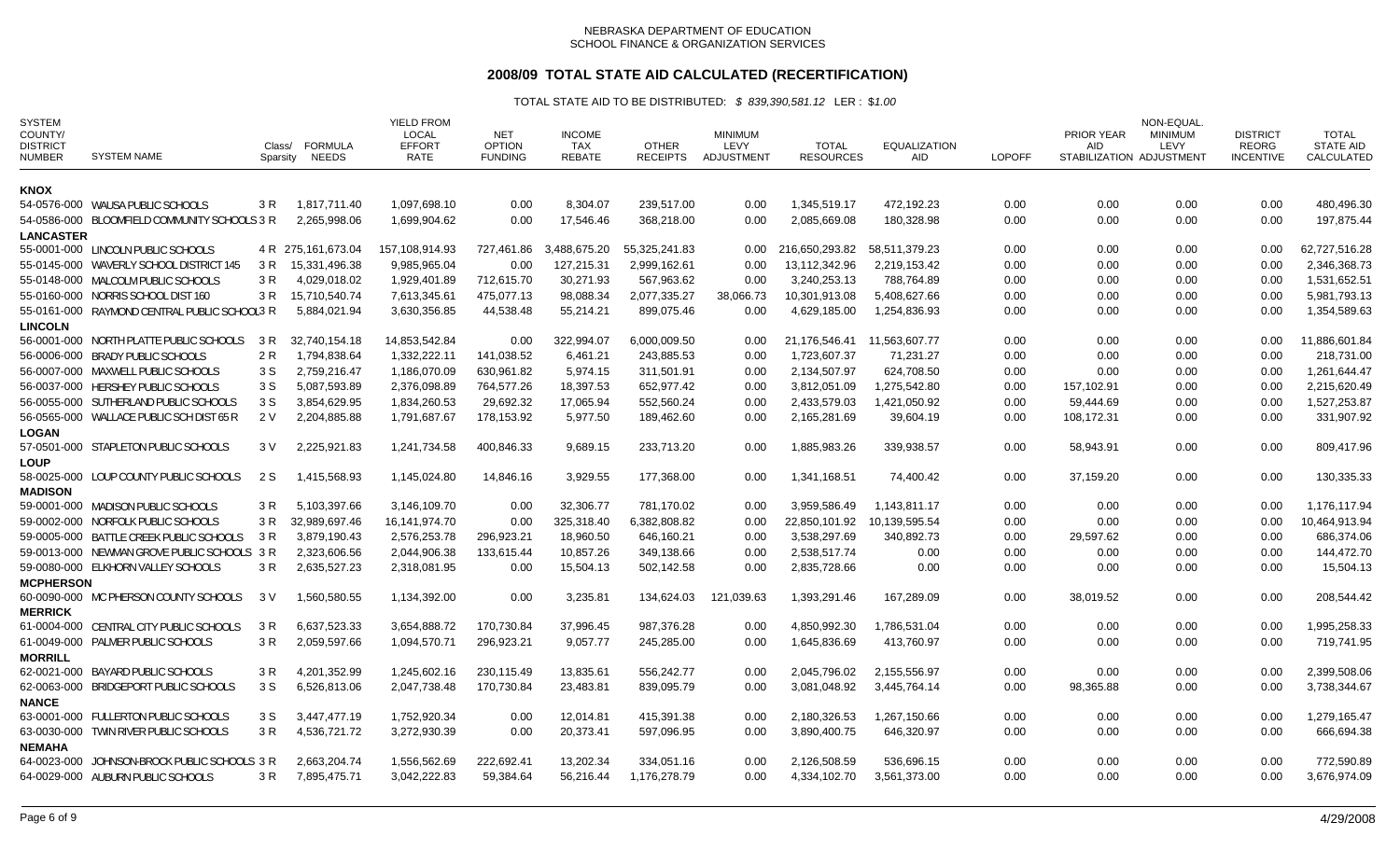# **2008/09 TOTAL STATE AID CALCULATED (RECERTIFICATION)**

| <b>SYSTEM</b><br>COUNTY/<br><b>DISTRICT</b><br><b>NUMBER</b> | <b>SYSTEM NAME</b>                             | Class/<br>Sparsity | FORMULA<br>NEEDS | <b>YIELD FROM</b><br><b>LOCAL</b><br><b>EFFORT</b><br>RATE | <b>NET</b><br><b>OPTION</b><br><b>FUNDING</b> | <b>INCOME</b><br><b>TAX</b><br><b>REBATE</b> | <b>OTHER</b><br><b>RECEIPTS</b> | <b>MINIMUM</b><br>LEVY<br>ADJUSTMENT | <b>TOTAL</b><br><b>RESOURCES</b> | <b>EQUALIZATION</b><br>AID | <b>LOPOFF</b> | <b>PRIOR YEAR</b><br><b>AID</b> | NON-EQUAL<br><b>MINIMUM</b><br>LEVY<br>STABILIZATION ADJUSTMENT | <b>DISTRICT</b><br><b>REORG</b><br><b>INCENTIVE</b> | <b>TOTAL</b><br><b>STATE AID</b><br>CALCULATED |
|--------------------------------------------------------------|------------------------------------------------|--------------------|------------------|------------------------------------------------------------|-----------------------------------------------|----------------------------------------------|---------------------------------|--------------------------------------|----------------------------------|----------------------------|---------------|---------------------------------|-----------------------------------------------------------------|-----------------------------------------------------|------------------------------------------------|
| <b>NUCKOLLS</b>                                              |                                                |                    |                  |                                                            |                                               |                                              |                                 |                                      |                                  |                            |               |                                 |                                                                 |                                                     |                                                |
|                                                              | 65-0011-000 SUPERIOR PUBLIC SCHOOLS            | 3 R                | 4,609,617.43     | 1.941.641.46                                               | 0.00                                          | 20,695.42                                    | 743,116.88                      | 0.00                                 | 2,705,453.76                     | 1,904,163.67               | 0.00          | 157,094.73                      | 0.00                                                            | 0.00                                                | 2,081,953.82                                   |
|                                                              | 65-2005-000 SO CENTRAL NE UNIFIED SYSTEM 5 3 S |                    | 6,318,290.11     | 4.087.492.89                                               | 0.00                                          | 25,951.58                                    | 1.022.052.27                    | 0.00                                 | 5,135,496.74                     | 1.182.793.37               | 0.00          | 213.943.23                      | 0.00                                                            | 0.00                                                | 1,422,688.18                                   |
| <b>OTOE</b>                                                  |                                                |                    |                  |                                                            |                                               |                                              |                                 |                                      |                                  |                            |               |                                 |                                                                 |                                                     |                                                |
|                                                              | 66-0027-000 SYRACUSE-DUNBAR-AVOCA SCHOOL3 R    |                    | 6,758,274.43     | 4,125,698.25                                               | 44,538.48                                     | 43,651.82                                    | 1,039,378.79                    | 0.00                                 | 5,253,267.34                     | 1,505,007.09               | 0.00          | 0.00                            | 0.00                                                            | 0.00                                                | 1,593,197.39                                   |
|                                                              | 66-0111-000 NEBRASKA CITY PUBLIC SCHOOLS 3 R   |                    | 11,495,113.57    | 6,102,687.09                                               | 0.00                                          | 89,354.53                                    | 2,078,860.00                    | 0.00                                 | 8,270,901.62                     | 3,224,211.95               | 0.00          | 0.00                            | 0.00                                                            | 0.00                                                | 3,313,566.48                                   |
|                                                              | 66-0501-000 PALMYRA DISTRICT OR 1              | 3 R                | 3,812,298.28     | 2,704,095.93                                               | 0.00                                          | 32,456.35                                    | 532,999.86                      | 0.00                                 | 3,269,552.14                     | 542,746.14                 | 0.00          | 0.00                            | 0.00                                                            | 0.00                                                | 575,202.49                                     |
| <b>PAWNEE</b>                                                |                                                |                    |                  |                                                            |                                               |                                              |                                 |                                      |                                  |                            |               |                                 |                                                                 |                                                     |                                                |
|                                                              | 67-0001-000 PAWNEE CITY PUBLIC SCHOOLS         | 3 S                | 2,893,074.83     | 1,244,269.50                                               | 185,577.00                                    | 10,637.57                                    | 383,852.00                      | 0.00                                 | 1,824,336.08                     | 1,068,738.75               | 0.00          | 0.00                            | 0.00                                                            | 0.00                                                | 1,264,953.33                                   |
|                                                              | 67-0069-000 LEWISTON CONSOLIDATED SCHOOLS3 S   |                    | 2,108,567.92     | 1,558,167.75                                               | 0.00                                          | 6,857.89                                     | 248,570.42                      | 0.00                                 | 1,813,596.06                     | 294,971.86                 | 0.00          | 9,462.85                        | 0.00                                                            | 0.00                                                | 311,292.59                                     |
| <b>PERKINS</b>                                               |                                                |                    |                  |                                                            |                                               |                                              |                                 |                                      |                                  |                            |               |                                 |                                                                 |                                                     |                                                |
| <b>PHELPS</b>                                                | 68-0020-000 PERKINS COUNTY SCHOOLS             | 3 V                | 5,610,992.85     | 3,623,600.86                                               | 0.00                                          | 23,997.22                                    | 801,621.94                      | 0.00                                 | 4,449,220.02                     | 1,161,772.83               | 0.00          | 0.00                            | 0.00                                                            | 0.00                                                | 1,185,770.05                                   |
|                                                              | 69-0044-000 HOLDREGE PUBLIC SCHOOLS            | 3 R                | 9,370,068.27     | 4,920,099.16                                               | 0.00                                          | 74,974.79                                    | 1,559,647.04                    | 0.00                                 | 6,554,720.99                     | 2,815,347.27               | 0.00          | 0.00                            | 0.00                                                            | 0.00                                                | 2,890,322.07                                   |
|                                                              | 69-0054-000 BERTRAND PUBLIC SCHOOLS            | 3R                 | 2,219,013.06     | 1,952,587.97                                               | 0.00                                          | 12,035.82                                    | 388,085.00                      | 0.00                                 | 2,352,708.79                     | 0.00                       | 0.00          | 0.00                            | 0.00                                                            | 0.00                                                | 12,035.82                                      |
|                                                              | 69-0055-000 LOOMIS PUBLIC SCHOOLS              | 2 R                | 1,944,976.57     | 1,601,370.23                                               | 282,077.05                                    | 5,961.62                                     | 295,997.01                      | 0.00                                 | 2,185,405.90                     | 0.00                       | 0.00          | 0.00                            | 0.00                                                            | 0.00                                                | 288,038.66                                     |
| <b>PIERCE</b>                                                |                                                |                    |                  |                                                            |                                               |                                              |                                 |                                      |                                  |                            |               |                                 |                                                                 |                                                     |                                                |
|                                                              | 70-0002-000 PIERCE PUBLIC SCHOOLS              | 3 R                | 6,027,455.17     | 3,140,658.51                                               | 96,500.04                                     | 34,048.66                                    | 802,797.00                      | 0.00                                 | 4,074,004.22                     | 1,953,450.96               | 0.00          | 0.00                            | 0.00                                                            | 0.00                                                | 2,083,999.66                                   |
|                                                              | 70-0005-000 PLAINVIEW PUBLIC SCHOOLS           | 3R                 | 4,035,823.76     | 2,731,527.69                                               | 51,961.56                                     | 19,310.60                                    | 673,149.89                      | 0.00                                 | 3,475,949.75                     | 559,874.01                 | 0.00          | 0.00                            | 0.00                                                            | 0.00                                                | 631,146.18                                     |
|                                                              | 70-0542-000 OSMOND PUBLIC SCHOOLS              | 3 R                | 2,435,528.55     | 1,545,605.95                                               | 37,115.40                                     | 12,422.68                                    | 383,608.00                      | 0.00                                 | 1,978,752.03                     | 456,776.51                 | 0.00          | 0.00                            | 0.00                                                            | 0.00                                                | 506,314.60                                     |
| <b>PLATTE</b>                                                |                                                |                    |                  |                                                            |                                               |                                              |                                 |                                      |                                  |                            |               |                                 |                                                                 |                                                     |                                                |
|                                                              | 71-0001-000 COLUMBUS PUBLIC SCHOOLS            | 3 R                | 28,807,921.49    | 12,236,921.37                                              | 0.00                                          | 281,748.02                                   | 4,992,255.00                    | 0.00                                 | 17,510,924.39                    | 11,296,997.10              | 0.00          | 0.00                            | 0.00                                                            | 0.00                                                | 11,578,745.12                                  |
|                                                              | 71-0005-000 LAKEVIEW COMMUNITY SCHOOLS         | 3 R                | 7,195,711.20     | 6,219,274.86                                               | 482,500.21                                    | 32,676.36                                    | 1,279,947.00                    | 0.00                                 | 8,014,398.43                     | 0.00                       | 0.00          | 0.00                            | 0.00                                                            | 0.00                                                | 515,176.57                                     |
|                                                              | 71-0067-000 HUMPHREY PUBLIC SCHOOLS            | 3 R                | 2,139,489.79     | 3,324,409.76                                               | 111,346.20                                    | 20,837.54                                    |                                 | 633,266.00 1,467,726.91              | 5,557,586.41                     | 0.00                       | 0.00          | 47,373.94                       | (20, 837.54)                                                    | 0.00                                                | 158,720.14                                     |
| <b>POLK</b>                                                  |                                                |                    |                  |                                                            |                                               |                                              |                                 |                                      |                                  |                            |               |                                 |                                                                 |                                                     |                                                |
|                                                              | 72-0015-000 CROSS COUNTY COMMUNITY SCHOO3 R    |                    | 3,314,530.17     | 2,937,060.67                                               | 0.00                                          | 18,088.40                                    | 523,520.67                      | 0.00                                 | 3,478,669.74                     | 0.00                       | 0.00          | 0.00                            | 0.00                                                            | 0.00                                                | 18,088.40                                      |
|                                                              | 72-0019-000 OSCEOLA PUBLIC SCHOOLS             | 3R                 | 2,528,824.16     | 1,937,435.89                                               | 0.00                                          | 15,200.50                                    | 411,511.75                      | 0.00                                 | 2,364,148.14                     | 164,676.02                 | 0.00          | 0.00                            | 0.00                                                            | 0.00                                                | 179,876.52                                     |
|                                                              | 72-0032-000 SHELBY PUBLIC SCHOOLS              | 3 R                | 2,601,951.43     | 1,915,597.12                                               | 304,346.29                                    | 14,131.48                                    | 389,756.79                      | 0.00                                 | 2,623,831.68                     | 0.00                       | 0.00          | 0.00                            | 0.00                                                            | 0.00                                                | 318,477.77                                     |
|                                                              | 72-0075-000 HIGH PLAINS COMMUNITY SCHOOLS 3 R  |                    | 2,896,320.44     | 2,975,028.45                                               | 0.00                                          | 18,146.43                                    | 410,835.97                      | 0.00                                 | 3,404,010.85                     | 0.00                       | 0.00          | 0.00                            | 0.00                                                            | 0.00                                                | 18,146.43                                      |
| <b>RED WILLOW</b>                                            |                                                |                    |                  |                                                            |                                               |                                              |                                 |                                      |                                  |                            |               |                                 |                                                                 |                                                     |                                                |
|                                                              | 73-0017-000 MC COOK PUBLIC SCHOOLS             | 3 R                | 11,540,427.58    | 4,244,930.14                                               | 163,307.76                                    | 81,401.90                                    | 1,349,024.00                    | 0.00                                 | 5,838,663.80                     | 5,701,763.77               | 0.00          | 0.00                            | 0.00                                                            | 0.00                                                | 5,946,473.44                                   |
|                                                              | 73-0179-000 SOUTHWEST PUBLIC SCHOOLS           | 3 S                | 4,054,136.61     | 2,558,652.93                                               | 0.00                                          | 12,283.10                                    | 531,549.00                      | 0.00                                 | 3,102,485.03                     | 951,651.58                 | 0.00          | 379,262.24                      | 0.00                                                            | 0.00                                                | 1,343,196.92                                   |
| <b>RICHARDSON</b>                                            |                                                |                    |                  |                                                            |                                               |                                              |                                 |                                      |                                  |                            |               |                                 |                                                                 |                                                     |                                                |
|                                                              | 74-0056-000 FALLS CITY PUBLIC SCHOOLS          | 3 R                | 7,563,983.82     | 3.629.600.40                                               | 0.00                                          | 44.394.11                                    | 1,155,047.00                    | 0.00                                 | 4.829.041.51                     | 2,734,942.30               | 0.00          | 0.00                            | 0.00                                                            | 0.00                                                | 2,779,336.42                                   |
|                                                              | 74-0070-000 HUMBOLDT TABLE ROCK STEINAUER 3 S  |                    | 4,021,833.31     | 1,966,180.70                                               | 103,923.12                                    | 14,715.10                                    | 645,947.00                      | 0.00                                 | 2,730,765.92                     | 1,291,067.39               | 0.00          | 150,630.31                      | 0.00                                                            | 0.00                                                | 1,560,335.92                                   |
|                                                              | 74-0501-000 SE NEBRASKA CONSOLIDATED SCHS3 R   |                    | 1,316,748.12     | 1,434,513.47                                               | 0.00                                          | 9,359.56                                     | 288,032.33                      | 0.00                                 | 1,731,905.36                     | 0.00                       | 0.00          | 0.00                            | 0.00                                                            | 0.00                                                | 9,359.56                                       |
| <b>ROCK</b>                                                  |                                                |                    |                  |                                                            |                                               |                                              |                                 |                                      |                                  |                            |               |                                 |                                                                 |                                                     |                                                |
|                                                              | 75-0100-000 ROCK COUNTY PUBLIC SCHOOLS         | 3 V                | 2,386,072.39     | 2,535,420.01                                               | 0.00                                          | 10,233.39                                    | 411,374.44                      | 80,879.90                            | 3,037,907.74                     | 0.00                       | 0.00          | 0.00                            | (10, 233.39)                                                    | 0.00                                                | 0.00                                           |
| <b>SALINE</b>                                                |                                                |                    |                  |                                                            |                                               |                                              |                                 |                                      |                                  |                            |               |                                 |                                                                 |                                                     |                                                |
|                                                              | 76-0002-000 CRETE PUBLIC SCHOOLS               | 3 R                | 13,544,308.30    | 5,933,066.09                                               | 0.00                                          | 85,125.93                                    | 1,960,518.11                    | 0.00                                 | 7,978,710.13                     | 5,565,598.16               | 0.00          | 0.00                            | 0.00                                                            | 0.00                                                | 5,650,724.10                                   |
|                                                              | 76-0044-000 DORCHESTER PUBLIC SCHOOLS          | 3 R                | 2,282,945.83     | 1,406,368.93                                               | 207,846.24                                    | 8,673.97                                     | 330,047.29                      | 0.00                                 | 1,952,936.44                     | 330,009.39                 | 0.00          | 0.00                            | 0.00                                                            | 0.00                                                | 546,529.61                                     |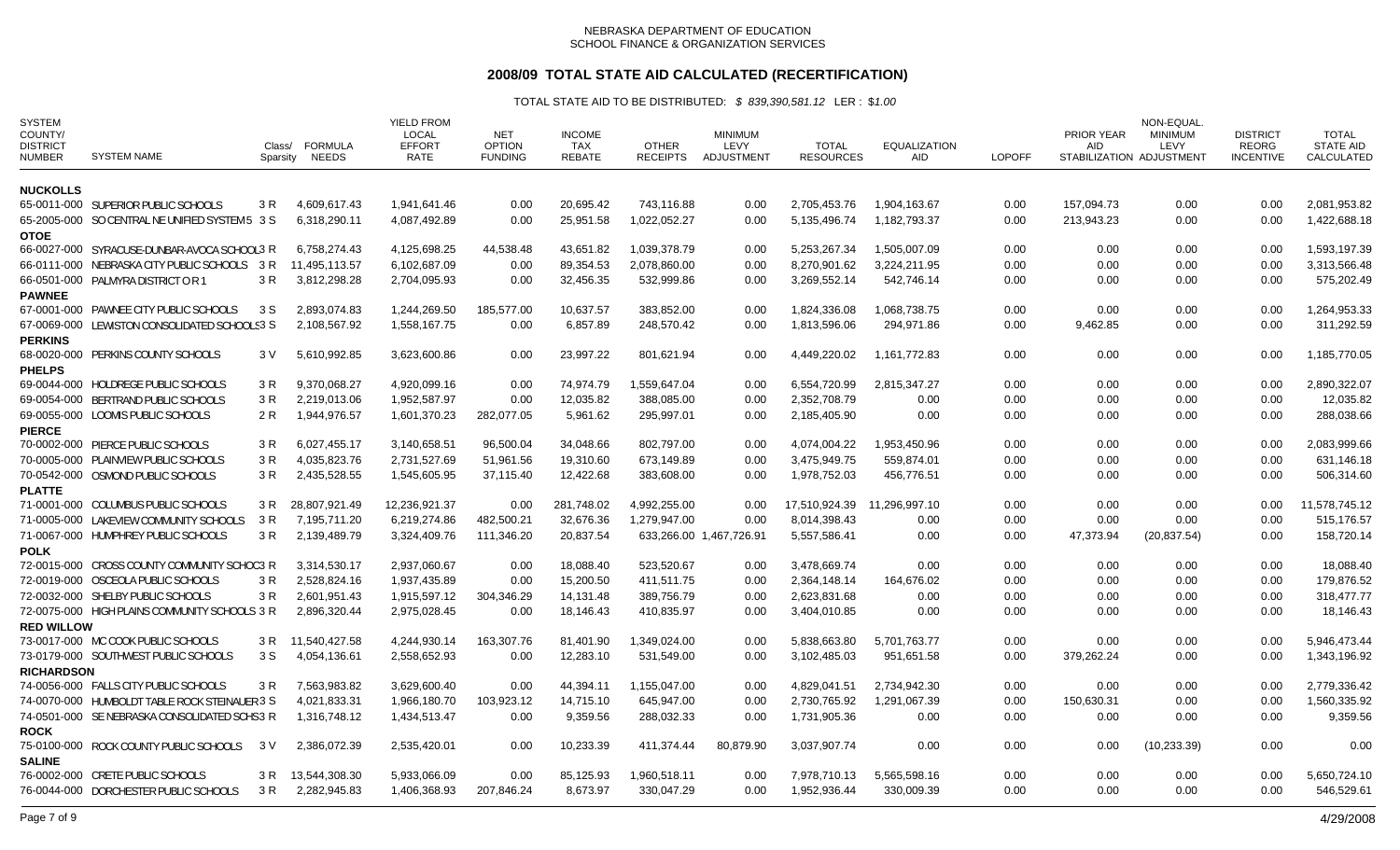## **2008/09 TOTAL STATE AID CALCULATED (RECERTIFICATION)**

| <b>SYSTEM</b><br>COUNTY/<br><b>DISTRICT</b><br><b>NUMBER</b> | <b>SYSTEM NAME</b>                             | Class/<br>Sparsity | <b>FORMULA</b><br><b>NEEDS</b> | <b>YIELD FROM</b><br><b>LOCAL</b><br><b>EFFORT</b><br>RATE | <b>NET</b><br><b>OPTION</b><br><b>FUNDING</b> | <b>INCOME</b><br><b>TAX</b><br><b>REBATE</b> | <b>OTHER</b><br><b>RECEIPTS</b> | <b>MINIMUM</b><br>LEVY<br>ADJUSTMENT | <b>TOTAL</b><br><b>RESOURCES</b> | <b>EQUALIZATION</b><br>AID | <b>LOPOFF</b> | PRIOR YEAR<br><b>AID</b> | NON-EQUAL<br><b>MINIMUM</b><br>LEVY<br>STABILIZATION ADJUSTMENT | <b>DISTRICT</b><br><b>REORG</b><br><b>INCENTIVE</b> | <b>TOTAL</b><br><b>STATE AID</b><br>CALCULATED |
|--------------------------------------------------------------|------------------------------------------------|--------------------|--------------------------------|------------------------------------------------------------|-----------------------------------------------|----------------------------------------------|---------------------------------|--------------------------------------|----------------------------------|----------------------------|---------------|--------------------------|-----------------------------------------------------------------|-----------------------------------------------------|------------------------------------------------|
| <b>SALINE</b>                                                |                                                |                    |                                |                                                            |                                               |                                              |                                 |                                      |                                  |                            |               |                          |                                                                 |                                                     |                                                |
|                                                              | 76-0068-000 FRIEND PUBLIC SCHOOLS              | 3 R                | 2,826,680.04                   | 1,735,337.41                                               | 0.00                                          | 16.119.03                                    | 461,428.52                      | 0.00                                 | 2.212.884.96                     | 613.795.08                 | 0.00          | 0.00                     | 0.00                                                            | 0.00                                                | 629.914.11                                     |
|                                                              | 76-0082-000 WILBER-CLATONIA PUBLIC SCHOOLS 3 R |                    | 4.623.683.76                   | 2.950.297.65                                               | 14.846.16                                     | 27.239.60                                    | 645.191.02                      | 0.00                                 | 3.637.574.44                     | 986.109.32                 | 0.00          | 0.00                     | 0.00                                                            | 0.00                                                | 1.028.195.09                                   |
| <b>SARPY</b>                                                 |                                                |                    |                                |                                                            |                                               |                                              |                                 |                                      |                                  |                            |               |                          |                                                                 |                                                     |                                                |
|                                                              | 77-0001-000 BELLEVUE PUBLIC SCHOOLS            | 3 R                | 76,286,485.43                  | 22,393,404.58                                              | 6,576,849.04                                  | 561,227.28                                   | 10,981,166.55                   | 0.00                                 | 40,512,647.45                    | 35,773,837.98              | 0.00          | 0.00                     | 0.00                                                            | 0.00                                                | 42,911,914.30                                  |
|                                                              | 77-0027-000 PAPILLION-LA VISTA PUBLIC SCHS     | 3 R                | 73,260,925.87                  | 34,698,533.04                                              | 0.00                                          | 673,235.56                                   | 10,869,870.59                   | 0.00                                 | 46,241,639.19                    | 27,019,286.68              | 0.00          | 0.00                     | 0.00                                                            | 0.00                                                | 27,692,522.24                                  |
|                                                              | 77-0037-000 GRETNA PUBLIC SCHOOLS              | 3 R                | 19,292,903.36                  | 11,919,177.48                                              | 0.00                                          | 213,148.36                                   | 2,880,806.59                    | 0.00                                 | 15,013,132.43                    | 4,279,770.93               | 0.00          | 0.00                     | 0.00                                                            | 0.00                                                | 4,492,919.29                                   |
|                                                              | 77-0046-000 SOUTH SARPY DIST 46                | 3R                 | 8,825,576.60                   | 9,226,795.72                                               | 0.00                                          | 120,415.27                                   | 1,795,514.00                    | 0.00                                 | 11,142,724.99                    | 0.00                       | 0.00          | 0.00                     | 0.00                                                            | 0.00                                                | 120,415.27                                     |
| <b>SAUNDERS</b>                                              |                                                |                    |                                |                                                            |                                               |                                              |                                 |                                      |                                  |                            |               |                          |                                                                 |                                                     |                                                |
|                                                              | 78-0001-000 ASHLAND-GREENWOOD PUBLIC SCH'S R   |                    | 7,047,627.66                   | 3,969,252.57                                               | 0.00                                          | 63,538.66                                    | 1,051,066.60                    | 19,846.26                            | 5,103,704.09                     | 1,943,923.56               | 0.00          | 0.00                     | 0.00                                                            | 0.00                                                | 2,007,462.22                                   |
|                                                              | 78-0009-000 YUTAN PUBLIC SCHOOLS               | 3 R                | 4,623,906.58                   | 1,612,917.96                                               | 311,769.37                                    | 28,574.32                                    | 653,217.04                      | 50,645.62                            | 2,657,124.32                     | 1,966,782.27               | 0.00          | 0.00                     | 0.00                                                            | 0.00                                                | 2,307,125.96                                   |
|                                                              | 78-0039-000 WAHOO PUBLIC SCHOOLS               | 3 R                | 7,600,216.16                   | 4,832,966.90                                               | 0.00                                          | 68,067.62                                    | 1,338,020.58                    | 0.00                                 | 6,239,055.10                     | 1,361,161.06               | 0.00          | 0.00                     | 0.00                                                            | 0.00                                                | 1,429,228.68                                   |
|                                                              | 78-0072-000 MEAD PUBLIC SCHOOLS                | 3 R                | 2,052,009.47                   | 1,744,423.36                                               | 14,846.16                                     | 13,195.40                                    | 349,133.53                      | 0.00                                 | 2,121,598.45                     | 0.00                       | 0.00          | 20,412.20                | 0.00                                                            | 0.00                                                | 48,453.76                                      |
|                                                              | 78-0104-000 PRAGUE PUBLIC SCHOOLS              | 2 R                | 1,246,336.30                   | 783,884.94                                                 | 59,384.64                                     | 5,455.76                                     | 242,353.09                      | 0.00                                 | 1,091,078.43                     | 155,257.87                 | 0.00          | 0.00                     | 0.00                                                            | 0.00                                                | 220,098.27                                     |
|                                                              | 78-0107-000 CEDAR BLUFFS PUBLIC SCHOOLS        | 3 R                | 2,297,003.49                   | 1,278,599.50                                               | 7,423.08                                      | 16,698.68                                    | 412,479.96                      | 0.00                                 | 1,715,201.22                     | 581,802.27                 | 0.00          | 48,093.79                | 0.00                                                            | 0.00                                                | 654,017.82                                     |
| <b>SCOTTS BLUFF</b>                                          |                                                |                    |                                |                                                            |                                               |                                              |                                 |                                      |                                  |                            |               |                          |                                                                 |                                                     |                                                |
|                                                              | 79-0002-000 MINATARE PUBLIC SCHOOLS            | 3 R                | 2,044,575.19                   | 302,356.82                                                 | 0.00                                          | 11,166.92                                    | 240,251.00                      | 0.00                                 | 553,774.74                       | 1,490,800.45               | 0.00          | 0.00                     | 0.00                                                            | 0.00                                                | 1,501,967.37                                   |
|                                                              | 79-0011-000 MORRILL PUBLIC SCHOOLS             | 3 R                | 4,353,040.34                   | 1,883,915.73                                               | 0.00                                          | 15,891.87                                    | 571,471.00                      | 0.00                                 | 2,471,278.60                     | 1,881,761.74               | 0.00          | 0.00                     | 0.00                                                            | 0.00                                                | 1,897,653.61                                   |
|                                                              | 79-0016-000 GERING PUBLIC SCHOOLS              | 3 R                | 17,042,591.98                  | 4,870,602.91                                               | 794,269.58                                    | 88,257.06                                    | 2,268,280.00                    | 0.00                                 | 8,021,409.55                     | 9,021,182.43               | 0.00          | 0.00                     | 0.00                                                            | 0.00                                                | 9,903,709.07                                   |
|                                                              | 79-0031-000 MITCHELL PUBLIC SCHOOLS            | 3 R                | 5,471,239.39                   | 1,744,765.03                                               | 185,577.00                                    | 25,417.25                                    | 575,064.00                      | 0.00                                 | 2,530,823.28                     | 2,940,416.11               | 0.00          | 0.00                     | 0.00                                                            | 0.00                                                | 3,151,410.36                                   |
|                                                              | 79-0032-000 SCOTTSBLUFF PUBLIC SCHOOLS         | 3 R                | 24,140,099.17                  | 10,279,771.21                                              | 0.00                                          | 176,186.34                                   | 3,919,798.00                    | 0.00                                 | 14,375,755.55                    | 9,764,343.62               | 0.00          | 0.00                     | 0.00                                                            | 0.00                                                | 9,940,529.96                                   |
| <b>SEWARD</b>                                                |                                                |                    |                                |                                                            |                                               |                                              |                                 |                                      |                                  |                            |               |                          |                                                                 |                                                     |                                                |
|                                                              | 80-0005-000 MILFORD PUBLIC SCHOOLS             | 3 R                | 6,282,337.19                   | 3,015,181.03                                               | 356,307.85                                    | 40,498.63                                    | 972,756.77                      | 0.00                                 | 4,384,744.28                     | 1,897,592.91               | 0.00          | 0.00                     | 0.00                                                            | 0.00                                                | 2,294,399.39                                   |
|                                                              | 80-0009-000 SEWARD PUBLIC SCHOOLS              | 3 R                | 11,572,977.16                  | 7,882,191.28                                               | 0.00                                          | 111,346.09                                   | 2,480,272.09                    | 0.00                                 | 10,473,809.46                    | 1,099,167.70               | 0.00          | 434,019.12               | 0.00                                                            | 0.00                                                | 1,644,532.91                                   |
|                                                              | 80-0567-000 CENTENNIAL PUBLIC SCHOOLS          | 3 R                | 5,071,510.36                   | 5,403,693.93                                               | 0.00                                          | 27,905.24                                    | 912,408.55                      | 805,150.40                           | 7,149,158.12                     | 0.00                       | 0.00          | 0.00                     | (27, 905.24)                                                    | 0.00                                                | 0.00                                           |
| <b>SHERIDAN</b>                                              |                                                |                    |                                |                                                            |                                               |                                              |                                 |                                      |                                  |                            |               |                          |                                                                 |                                                     |                                                |
|                                                              | 81-0003-000 HAY SPRINGS PUBLIC SCHOOLS         | 3 V                | 2.336.680.39                   | 750.697.77                                                 | 0.00                                          | 8.249.81                                     | 357.669.00                      | 0.00                                 | 1,116,616.58                     | 1.220.063.81               | 0.00          | 0.00                     | 0.00                                                            | 0.00                                                | 1.228.313.62                                   |
|                                                              | 81-0010-000 GORDON-RUSHVILLE PUBLIC SCHS 3 V   |                    | 8,566,090.49                   | 3,964,553.32                                               | 0.00                                          | 29,726.35                                    | 1,018,293.00                    | 202,985.13                           | 5,215,557.80                     | 3,350,532.69               | 0.00          | 0.00                     | 0.00                                                            | 0.00                                                | 3,380,259.04                                   |
| <b>SHERMAN</b>                                               |                                                |                    |                                |                                                            |                                               |                                              |                                 |                                      |                                  |                            |               |                          |                                                                 |                                                     |                                                |
|                                                              | 82-0001-000 LOUP CITY PUBLIC SCHOOLS           | 3 S                | 3,451,013.20                   | 2,246,827.96                                               | 0.00                                          | 13,589.84                                    | 471,022.00                      | 0.00                                 | 2,731,439.80                     | 719,573.40                 | 0.00          | 113,675.81               | 0.00                                                            | 0.00                                                | 846,839.05                                     |
|                                                              | 82-0015-000 LITCHFIELD PUBLIC SCHOOLS          | 2 S                | 1,651,636.77                   | 957,274.55                                                 | 0.00                                          | 4,824.68                                     | 211,069.00                      | 0.00                                 | 1,173,168.23                     | 478,468.54                 | 0.00          | 0.00                     | 0.00                                                            | 0.00                                                | 483,293.22                                     |
| <b>SIOUX</b>                                                 | 83-0500-000 SIOUX COUNTY PUBLIC SCHOOLS        | 3 V                | 1,668,073.98                   | 2,292,326.42                                               | 0.00                                          | 5,050.79                                     | 203,397.00                      | 357,602.92                           | 2,858,377.13                     | 0.00                       | 0.00          | 0.00                     | (5,050.79)                                                      | 0.00                                                | 0.00                                           |
| <b>STANTON</b>                                               |                                                |                    |                                |                                                            |                                               |                                              |                                 |                                      |                                  |                            |               |                          |                                                                 |                                                     |                                                |
|                                                              | 84-0003-000 STANTON COMMUNITY SCHOOLS          | 3 R                | 4,085,982.86                   | 2,112,569.73                                               | 0.00                                          | 20,587.81                                    | 678,271.00                      | 0.00                                 | 2,811,428.54                     | 1,274,554.32               | 0.00          | 0.00                     | 0.00                                                            | 0.00                                                | 1,295,142.13                                   |
| <b>THAYER</b>                                                |                                                |                    |                                |                                                            |                                               |                                              |                                 |                                      |                                  |                            |               |                          |                                                                 |                                                     |                                                |
|                                                              | 85-0060-000 DESHLER PUBLIC SCHOOLS             | 3 S                | 2,349,174.95                   | 1,724,558.51                                               | 289,500.13                                    | 12,798.14                                    | 305,675.20                      | 0.00                                 | 2,332,531.98                     | 16,642.96                  | 0.00          | 0.00                     | 0.00                                                            | 0.00                                                | 318,941.24                                     |
|                                                              | 85-0070-000 THAYER CENTRAL COMMUNITY SCHS3 S   |                    | 4,140,641.72                   | 2,853,097.97                                               | 0.00                                          | 21,584.68                                    | 735,914.97                      | 0.00                                 | 3,610,597.62                     | 530,044.10                 | 0.00          | 352,034.17               | 0.00                                                            | 0.00                                                | 903,662.95                                     |
|                                                              | 85-2001-000 BRUNING-DAVENPORT UNIFIED SYS 2 S  |                    | 2,157,435.92                   | 2,815,179.11                                               | 0.00                                          | 13,715.11                                    | 391,532.74                      | 313,610.95                           | 3,534,037.91                     | 0.00                       | 0.00          | 0.00                     | (13,715.11)                                                     | 0.00                                                | 0.00                                           |
| <b>THOMAS</b>                                                |                                                |                    |                                |                                                            |                                               |                                              |                                 |                                      |                                  |                            |               |                          |                                                                 |                                                     |                                                |
|                                                              | 86-0001-000 THEDFORD PUBLIC SCHOOLS            | 2 V                | 1,561,178.67                   | 1,120,028.35                                               | 81,653.88                                     | 9,143.78                                     | 206,917.09                      | 0.00                                 | 1,417,743.10                     | 143,435.56                 | 0.00          | 36.745.60                | 0.00                                                            | 0.00                                                | 270,978.82                                     |